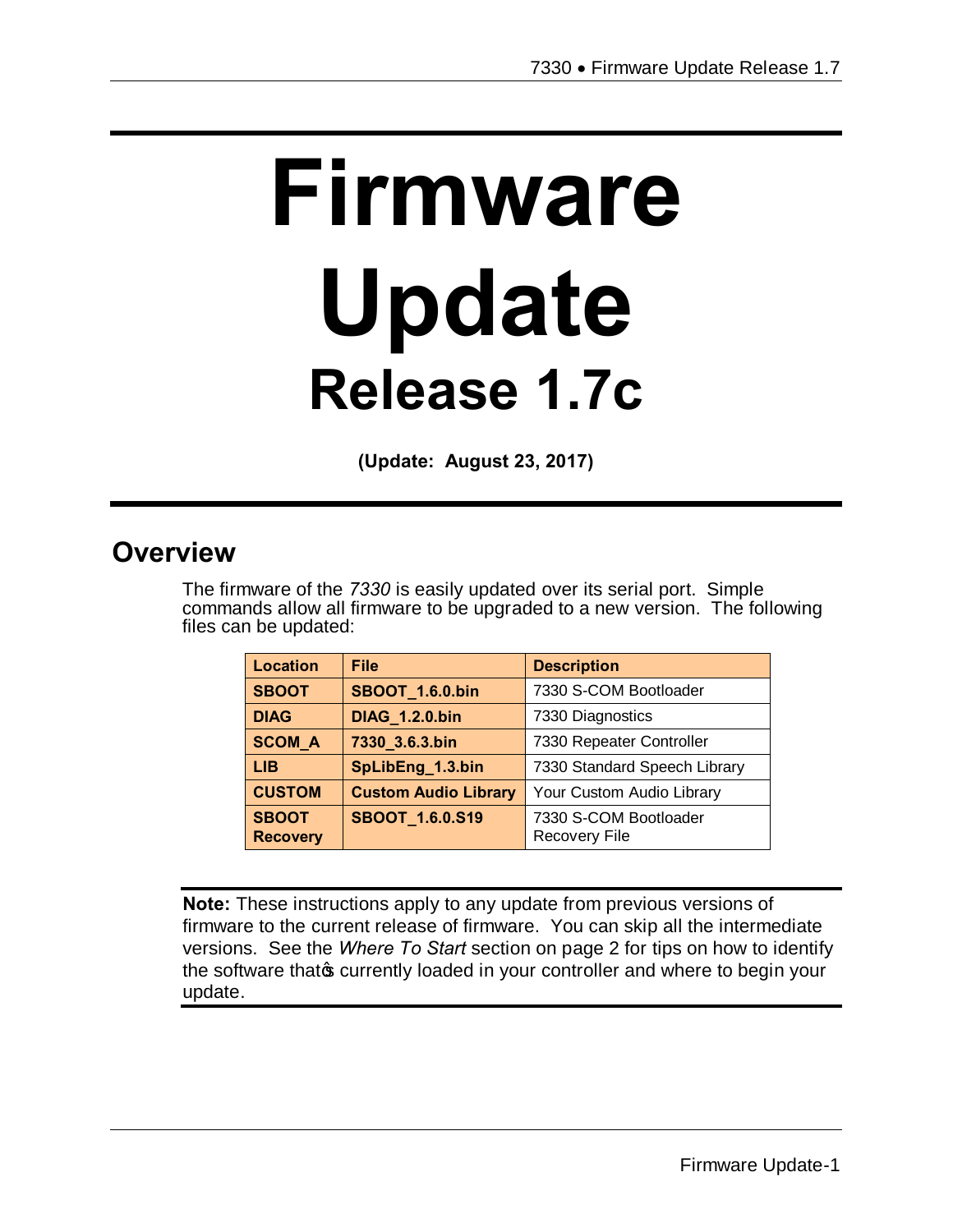# **Materials Required**

The following materials are required to update the 7330 firmware:

- · An RS-232 cable connection to the *Console Port* of the controller. By default and in Beta releases, this cable is a straight-through RS-232 cable, DE9S-to-DE9P connected to the RS232-2 connector of the controller. (See *Chapter 8, Serial Port,* for more information.)
- · A terminal program that supports X-Modem protocol. For Windows, TeraTerm is preferred, HyperTerm has been tested. Linux users successfully use Minicom. On other operating systems, choose an appropriate terminal program.
- · The 7330 files for this release. The latest release is available at: http://www.scomcontrollers.com

**Note:** At S-COM, we prefer to use *TeraTerm* on Windows instead of *HyperTerm.* We we found that HyperTerm is just too difficult for many users to configure. See the Chapter 8, Serial Port, in the User Manual for additional configuration details.

# **Where To Start**

There are separate procedures to update the firmware in your controller depending on the version of firmware currently installed in your controller and whether you need to recover your controller from a problem with the firmware load. Here a table you can use to identify the firmware release installed on your controller:

| <b>Release</b>  | <b>Go To</b> | <b>Repeater</b><br><b>Version</b> | <b>SBOOT</b><br><b>Version</b> |
|-----------------|--------------|-----------------------------------|--------------------------------|
| 1.1 or Newer    | Page 3       | 3.06 or Newer                     | 1.1.0 or Newer                 |
| 1.0             | Page 23      | 3.05                              | 1.0.0                          |
| <b>Beta</b>     | Page 28      | 3.01 thru 3.04                    | 0.3.1                          |
| <b>Recovery</b> | Page 34      | All                               | All                            |

**Warning:** this update procedure may erase your controller programming. Be sure you have your configuration saved or recorded so that it can be reloaded after updating the firmware, if required. We recommend that controller commands be typed into a text file for easy downloading following an update. You can also save the configuration in the controller. See *Chapter 8, Serial Port,* for more information on serial command formats and configuration management.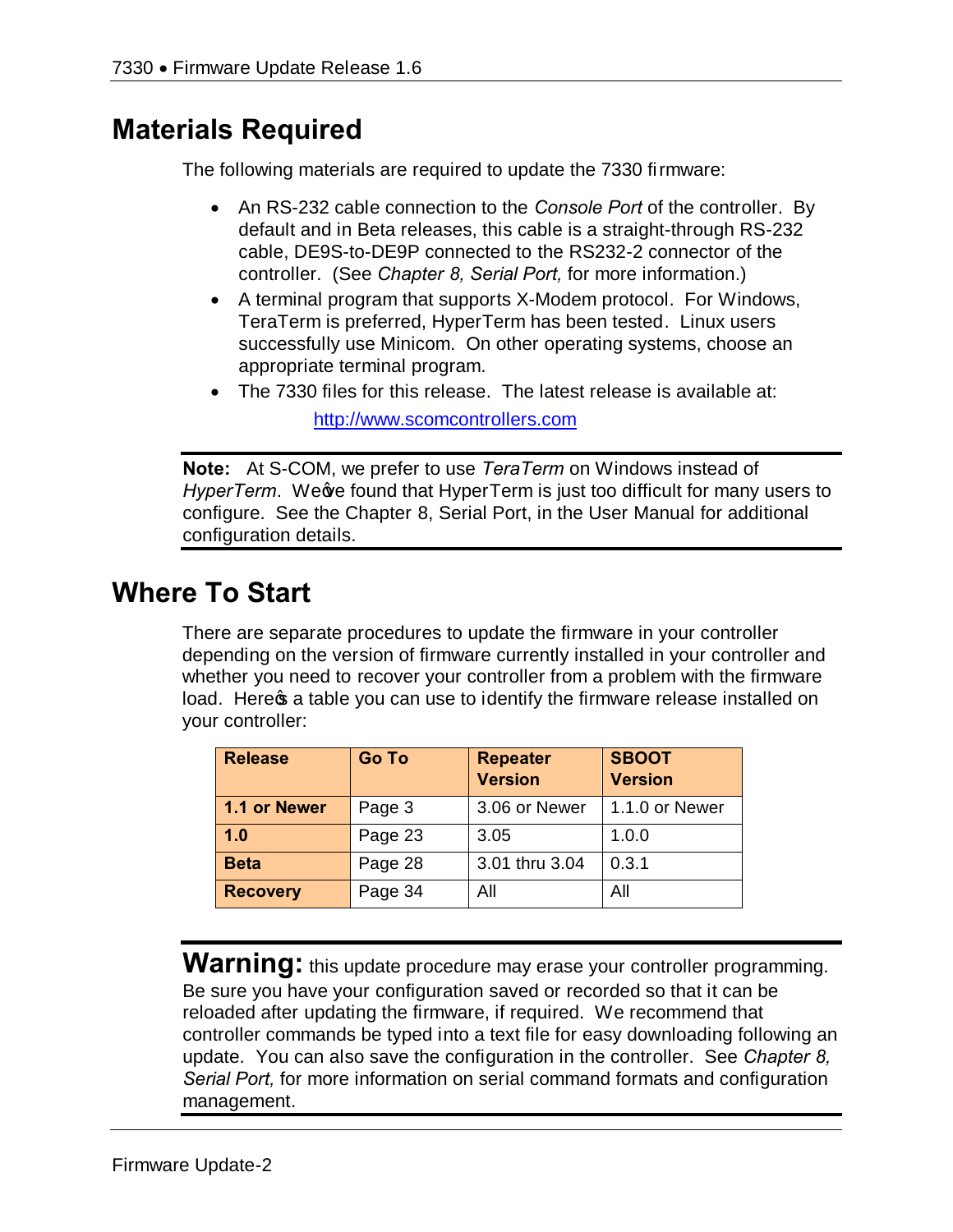## **Updating From Release 1.1 and newer**

To update the firmware or speech libraries of your controller, you will use the commands of the built-in SBOOT utility. This utility has commands to display the current versions, erase file locations, upload and download files, set the time and other functions. You can view information about using the SBOOT commands in the User Manual starting on page 8-16.

To update one or more files in your controller from Release 1.1 or newer, perform the following steps.

**Note:** As of Release 1.0, you no longer have to remove the cover of the *7330 Controller* to install a jumper to perform a firmware update. Instead, you will enter a console command to the controller to stop the repeater controller program and execute the SBOOT utility.

- 1. Install the RS-232 cable between your computer **S** RS-232 port and the *Console* serial port on the rear panel of the 7330. By default, the *Console Port* is assigned to RS232-2. If you changed the assignment of the *Console Port*, install the cable to RS232-1.
- 2. Run the terminal program. (Note: Examples will use TeraTerm.)
- 3. At the 7330 controller serial port prompt, type sboot<enter>. The LEDs on the front panel of your controller will scan left-to-right as an indication that your repeater is off-the-air. The flashing LEDs also indicate that SBOOT is running properly. Your screen will show the following display:

```
SCOM 7330 SBOOT V1.4.0
7330 Controller Storage Management
T - Show Time 
Tmmddyyhhmmssw - Set Time (w=0=Sunday)
 S - Save Repeater Configuration
 R - Restore Repeater Configuration
 E - Erase Files
 L - Load File from a PC to Flash
 U - Upload File from Flash to a PC
 D - Flash Directory
 P - Set Baudrate of Console Port
N - Set Baudrate of Auxiliary Port
 W - Set Console Port Number
 B - Boot from Flash
 X - Reboot SBOOT from Flash
H - Help
Time: 091708-091211-3
Battery OK.
SBOOT>
```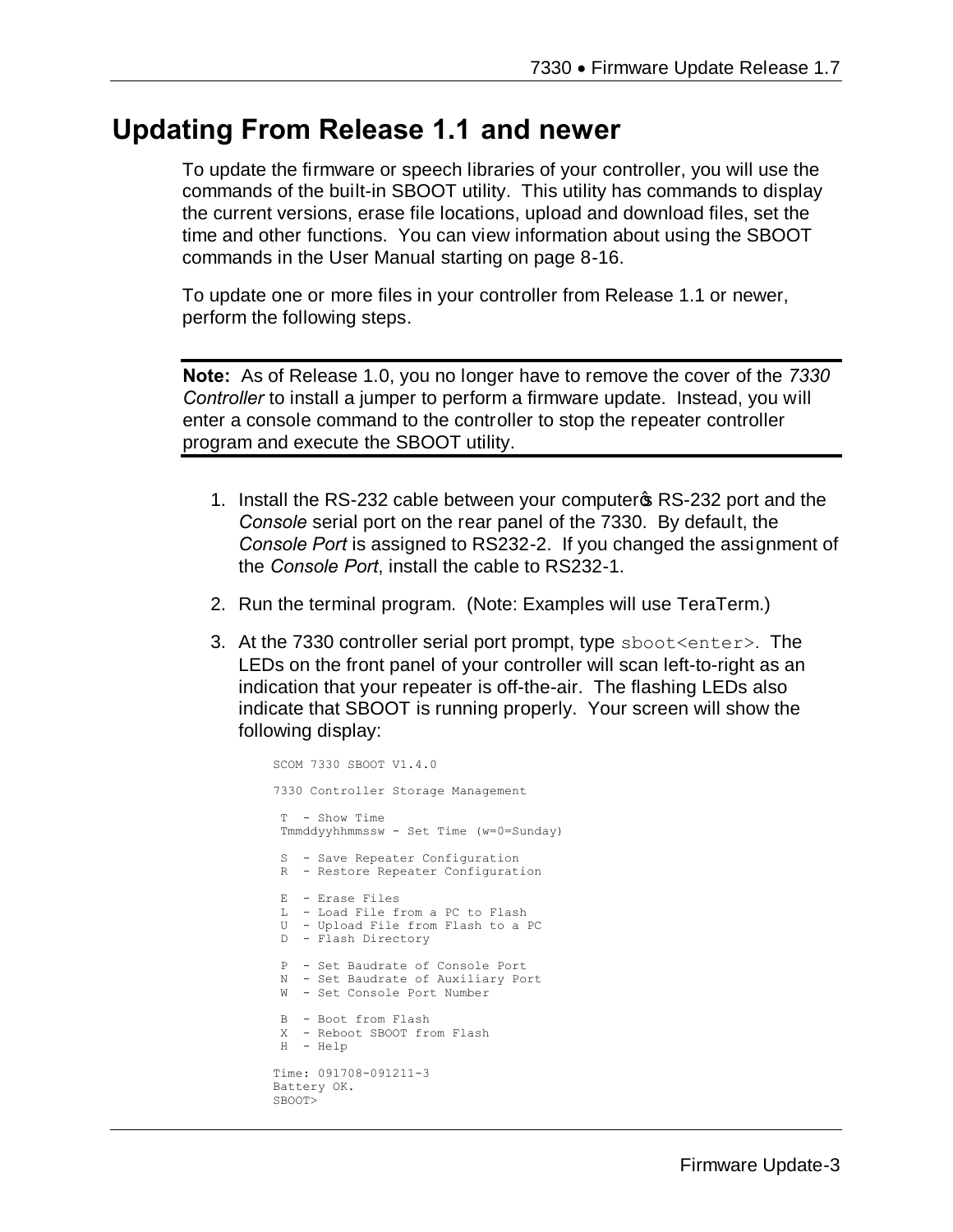**Note**: The following commands are available in SBOOT version 1.1.0 and newer:

- $\bullet$  H<enter>. enter at any time to display the help menu.
- · T<enter> display the current time in the controller.
- Tmmddyyhhmmssw<enter>. set the time in the controller.
- $D$ <enter> -- display a list of the files and their versions currently stored in the controller.
- · E<enter> -- erase a file. A submenu is presented.
- L<enter> -- Load a file from your computer to the controller using X-Modem-CRC. A submenu is presented.
- Some options on the menu may not be supported.

#### **Set the Time**

4. Verify the Time as shown. The format of the time display is :

mmddyy-hhmmss-w

is the 2-digit month (01-12), 2-digit day-of-month (01-31), 2-digit year (00-99), 2-digit hour (00-23, 24 hour format), 2-digit minute (00-59), 2 digit second (00-59), and the 1-digit day-of-week (0-6, Sunday is 0, Monday is 1, Tuesday is 2, etc.)

5. If required, enter a new time with the following command:

tmmddyyhhmmssw<enter>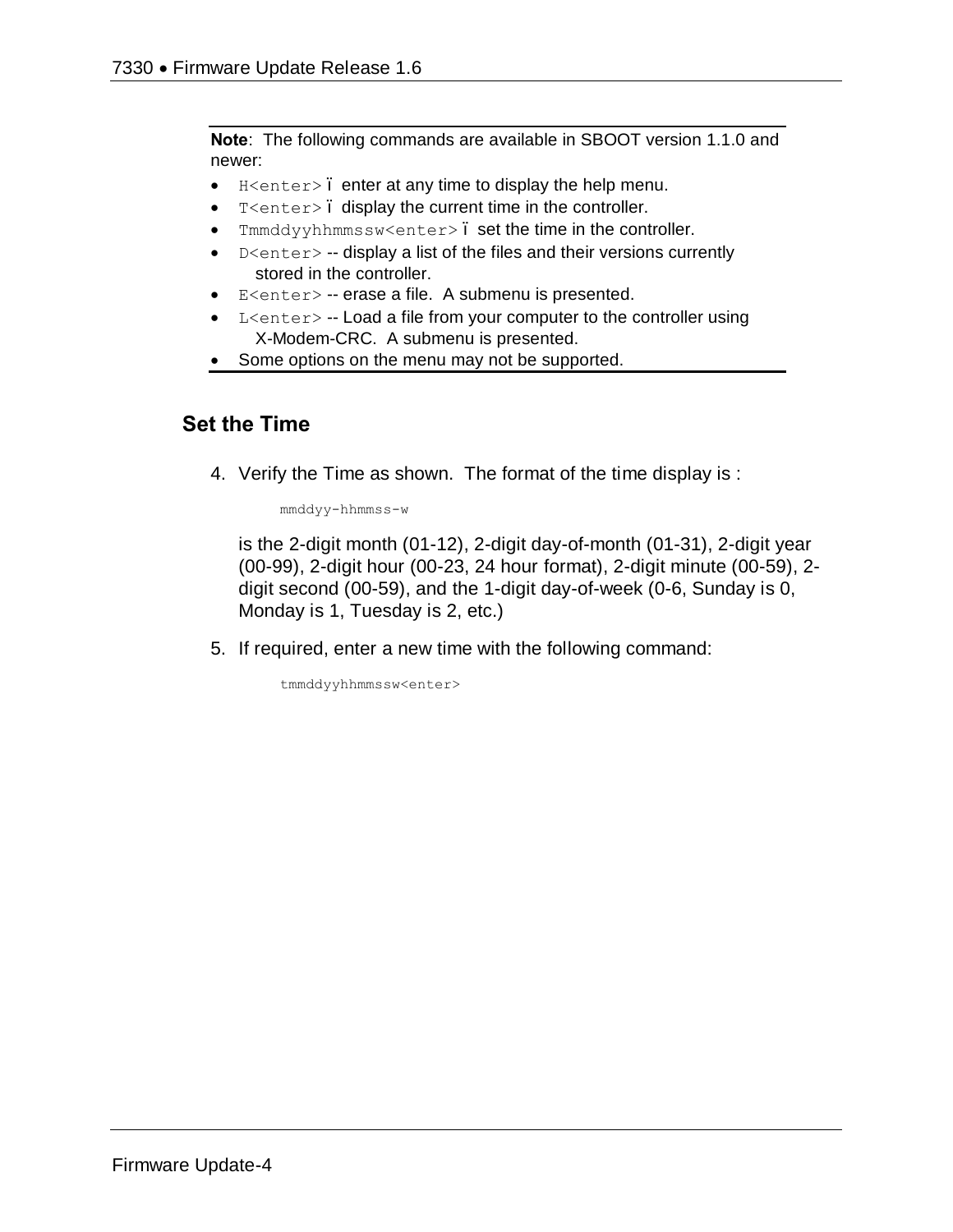#### **Display the Directory of Files**

6. Enter D<enter>. The following list of files will be shown: :

| Controller Information<br>Model Number : 7330<br>Serial Number : Proto2 | Manufactured DT: 091709-065554-4<br>Formatted DT : 091709-065458-4<br>Customer Name : Dave's Beta                                      |  |                                                          |
|-------------------------------------------------------------------------|----------------------------------------------------------------------------------------------------------------------------------------|--|----------------------------------------------------------|
| Firmware Files                                                          |                                                                                                                                        |  |                                                          |
|                                                                         | Location Name Version Date Type                                                                                                        |  |                                                          |
|                                                                         | SYSTEM BootROM 1.2.0                                                                                                                   |  |                                                          |
| SCOM B No File                                                          | DIAG 7330_Diag 1.2.0 9/4/2009<br>SCOM A $7330$ $3.2.2$ $11/7/2010$                                                                     |  | Program<br>Program                                       |
| Configuration Files                                                     |                                                                                                                                        |  |                                                          |
|                                                                         | Location Name Version Date                                                                                                             |  | Type                                                     |
| CONFIG D No File                                                        | CONFIG A Active140611 6/11/14 09:27 Configuration<br>$CONFIG\overline{B}$ ColdReset140328 3/28/14 15:11 Configuration CONFIG C No File |  |                                                          |
| Speech Files                                                            | Location Name Version Date                                                                                                             |  | Type                                                     |
| CUSTOM                                                                  | LIB SCOM Sp Lib Eng 1.2.0 5/8/2011 Speech Library                                                                                      |  | SCOM Cust ALib 1.0.0 09/09/09 12:00 Custom Audio Library |

The first section of the display, %Controller Info+, shows information about your specific controller: the Model Number, Serial Number, etc.

The balance of the display "Directory/File+status shows the Name, Version, Date, and Type of file currently stored in your controller. We will be checking these versions to determine which files need to be updated.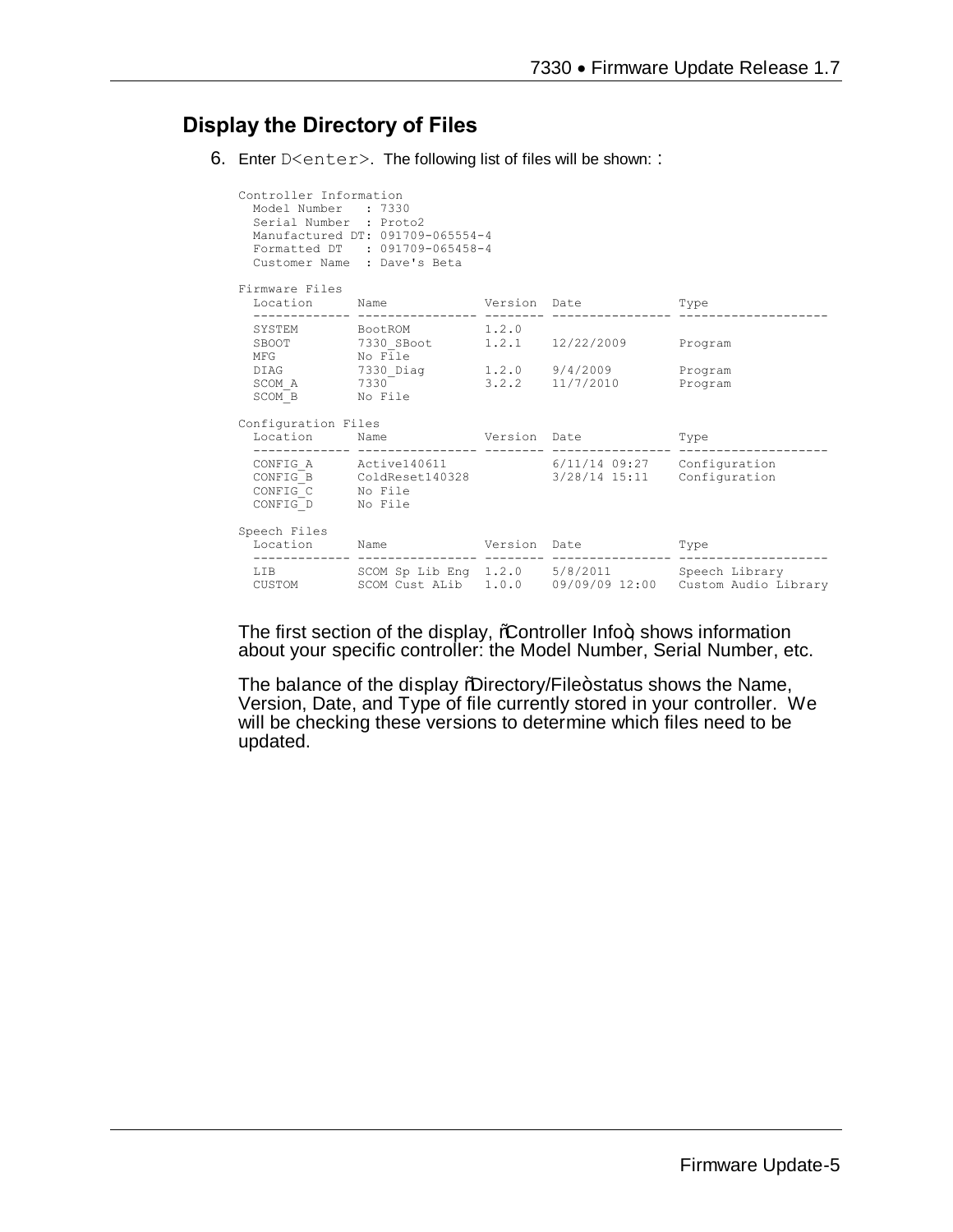# **Updating SBOOT**

Check the version of SBOOT on the Directory/File Status display. If the version shown on the display is older than the new version shipped to you in the update, perform the following steps. Otherwise, skip forward to update other files beginning on page 10.

**Caution:** do not remove power from the controller during the following steps! Doing so will make your controller inoperative and require a hands-on recovery procedure. To recover your controller, follow the steps starting on page 34.

1. Erase the existing SBOOT program by entering the following command:

e<enter>

You will see the following submenu:

```
Erase a File from Flash:
    0 - SBOOT
   1 - Diagnostics
    2 - 7330 Repeater Controller
    3 - Speech Library
  Q - Return to Main Menu
 H - Redisplay these options
```
Enter File Erase Option>

Select the option to erase SBOOT (*Tip:* use zero):

0<enter>

You will be asked to confirm the erase:

Enter Y to erase the file, N to cancel>y

You will see the following message displayed:

Erasing...Done.

2. Load the new version of SBOOT by entering the following command:

L<enter>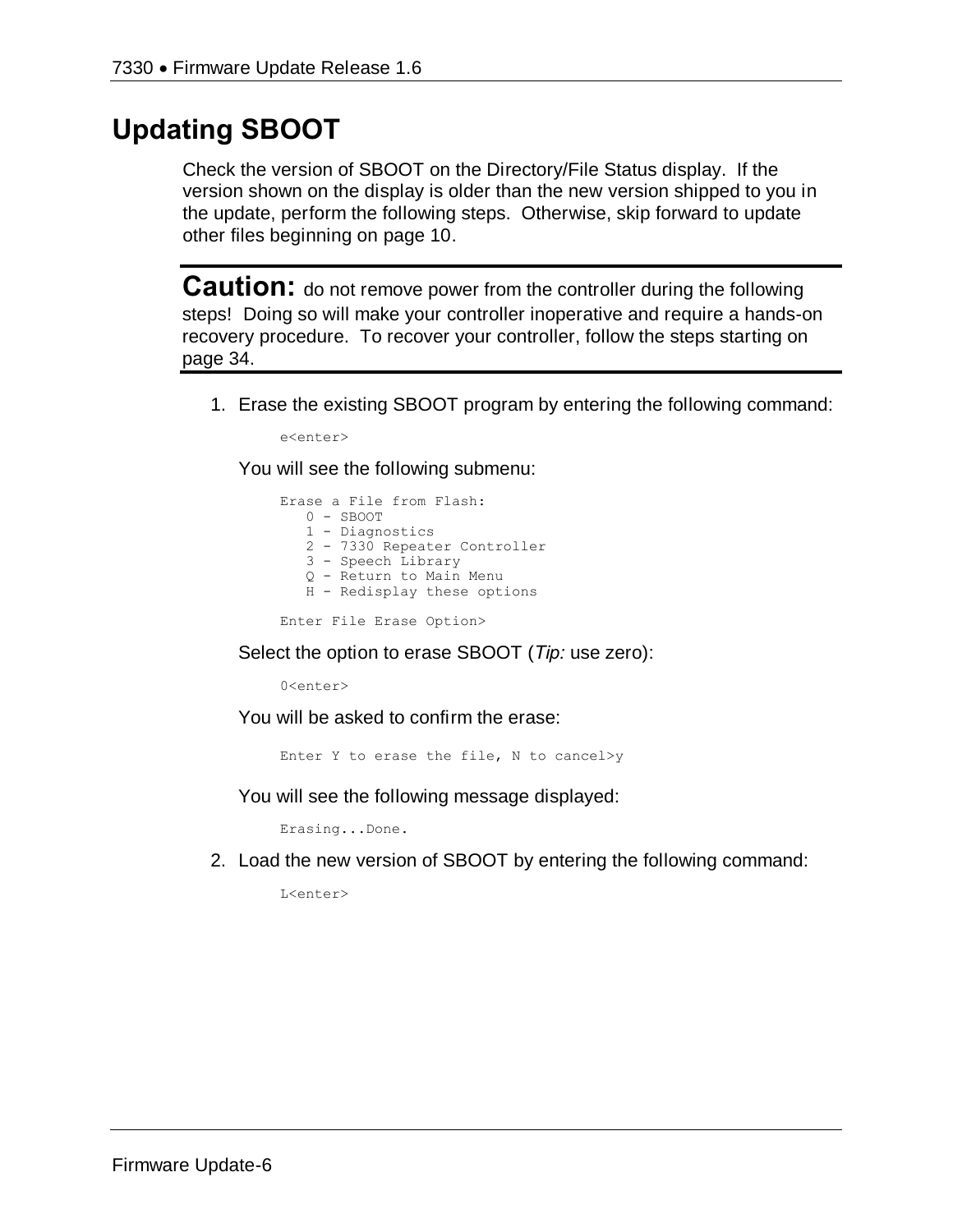You will see the following submenu:

```
Load a File to Flash from a PC:
    0 - SBOOT
    1 - Diagnostics
    2 - 7330 Repeater Controller
    3 - Speech Library
    Q - Return to Main Menu
    H - Redisplay these options
Enter File Load Option>
```
Select the option to load SBOOT (*Tip:* use zero):

0<enter>

You will be asked to confirm the load:

Enter Y to load the file, N to cancel>y

You will be asked to confirm the erase of the selected location. (This command was added in SBOOT Version 1.4.1. You do not need to do this again if you erased this location previously. )

```
Erase this location before the load?
Enter Y to Erase, N to Continue>y
```
You will now see one or more %-characters displayed. These are being sent by the controller to tell your terminal emulator that it to ready to receive the file using *XModem-CRC*.

Transfer the file to flash using XModem. Start XModem Send-CRC... CCCCC

The controller will wait 60 seconds for you to select a file and begin the transfer. At the end of 60 seconds, the controller will display Load Cancelled and the prompt. You can then begin another transfer.

3. In TeraTerm, send the new SBOOT  $x.y.z.bin$  file using the X-Modem protocol. Click *File,Transfer*, *X-Modem*, then *Send...* The *TeraTerm: XMODEM Send* dialog is displayed. Select the new SBOOT  $x.y.z$  bin file from the list of displayed files. Select the CRC transfer option if one is available. Click on the *Open* button to send the file. A dialog is displayed showing the transfer status. When TeraTerm is done sending the file, the dialog disappears.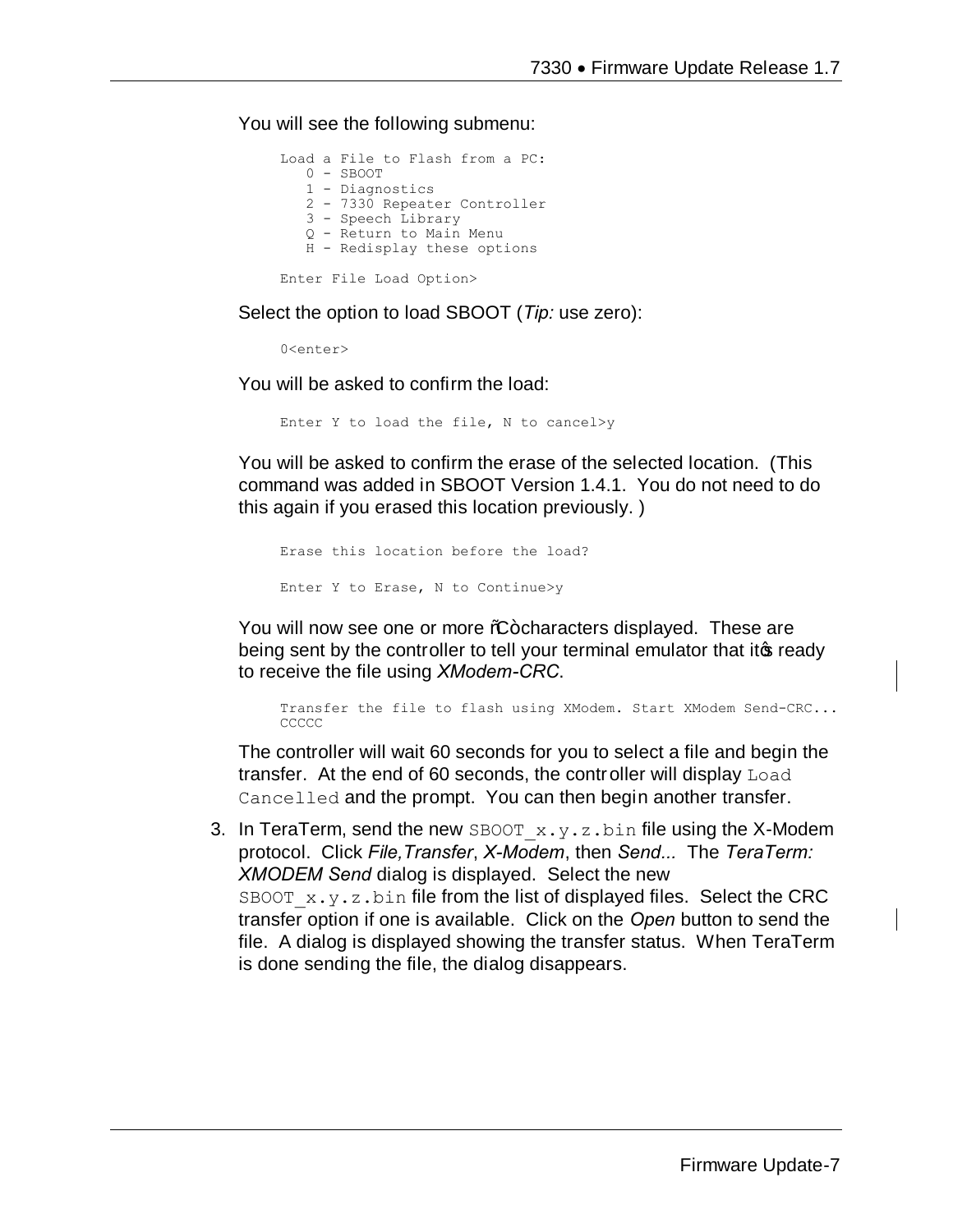4. On the display, the following message is displayed:

```
Transfer the file to flash using XModem. Start XModem Send-CRC...
CCCCC
Done.
```
It is ok if a different number of  $%F$ -characters are shown.

**If you see Done**, the new file has been successfully loaded into the flash. Go to page 10, *Updating DIAG (Diagnostics)*.

#### **If the** *Tera Term: Send File* **dialog closes and you still see just**:

```
Transfer the file to flash using XModem. Start XModem Send-CRC...
CCCCC
```
wait for the controller operture timer to expire.

You will then see:

```
Transfer the file to flash using XModem. Start XModem Send-CRC...
CCCCC
Load Cancelled.
```
Go back to step 2 and start the transfer again. It is not necessary to erase the file again if the load does not complete. Just start the transfer again. Be sure that youge clicking *File, Transfer, X-Modem, Send* to send the file and selecting CRC. You must **not** be using the *File, Send File…* command; this command will not work as it does not use the X-Modem-CRC protocol for the transfer.

**Note:** Once the new version of SBOOT x.y.z.bin is successfully loaded into the flash, it is safe once again to remove the power from the controller, though not necessary at this time.

5. Display the directory and verify the version of the new file:

D<enter>

6. Load and execute the new version of SBOOT from the flash by entering the following command:

B<enter>

You will see the following submenu: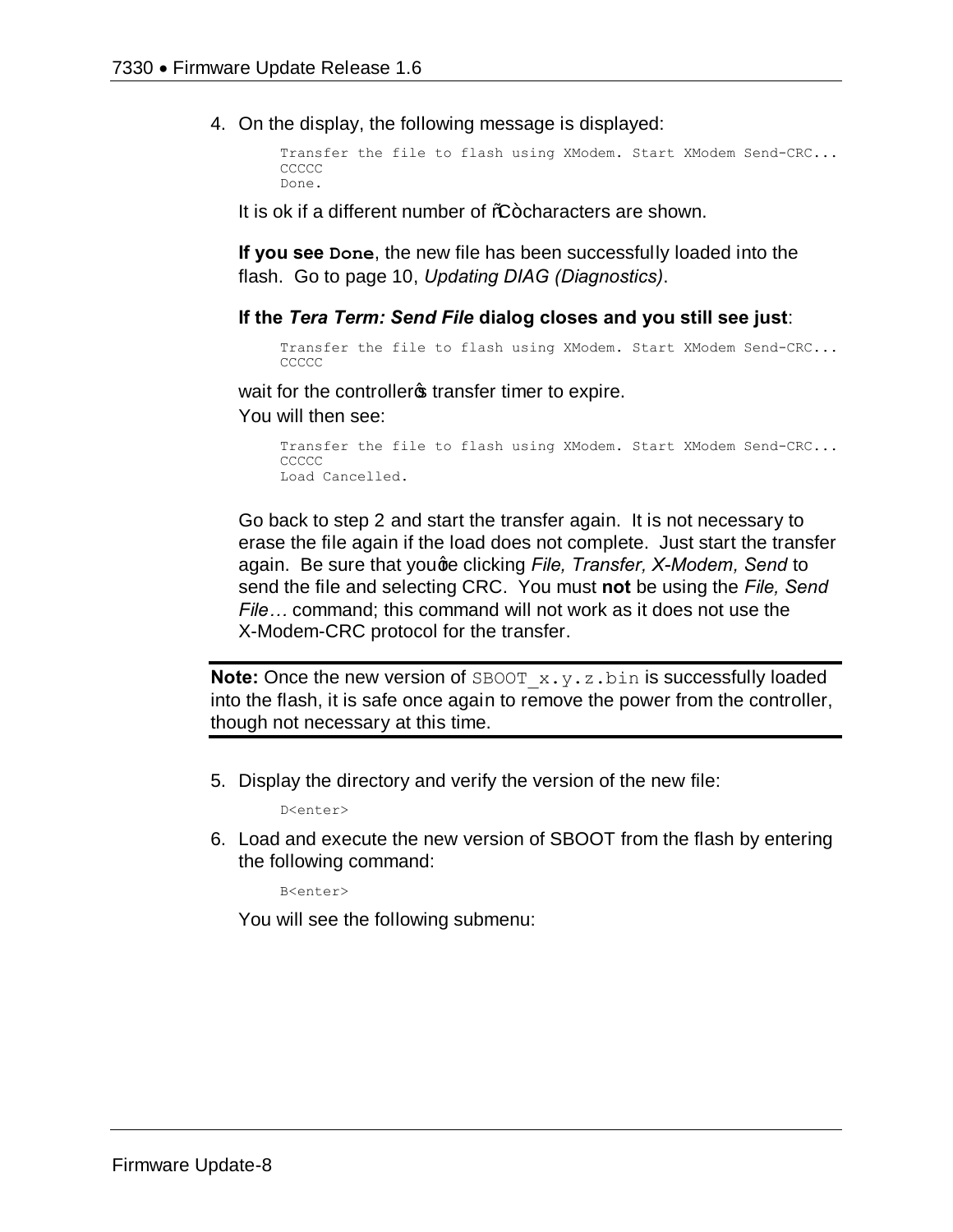Load and Execute a Program from Flash: 0 - SBOOT 1 - Diagnostics 2 - 7330 Repeater Controller 3 - 7330 Repeater Controller - Cold Start, Erase Your Programming Q - Return to Main Menu H - Redisplay these options Enter Load and Execute Option>

Select the option to load and execute SBOOT (*Tip:* use zero):

0<enter>

If youge updating from SBOOT version 1.1.0, the new version of SBOOT automatically prepares the controller for the new Custom Audio Library support. You will see the following message when it starts:

Custom Audio Library upgrade in progress...Done.

If you ge updating a newer version, you will not see this message. Youge controller already supports the Custom Audio Library.

If youge updating from SBOOT version 1.1.0, the new version of SBOOT automatically prepares the controller for the new Configuration File Management support. You will see the following message when it starts:

Configuration Upgrade in Progress...Done.

If youge updating a newer version, you will not see this message. Youge controller already supports Configuration File Management.

7. Continue updates of your controller on the next page.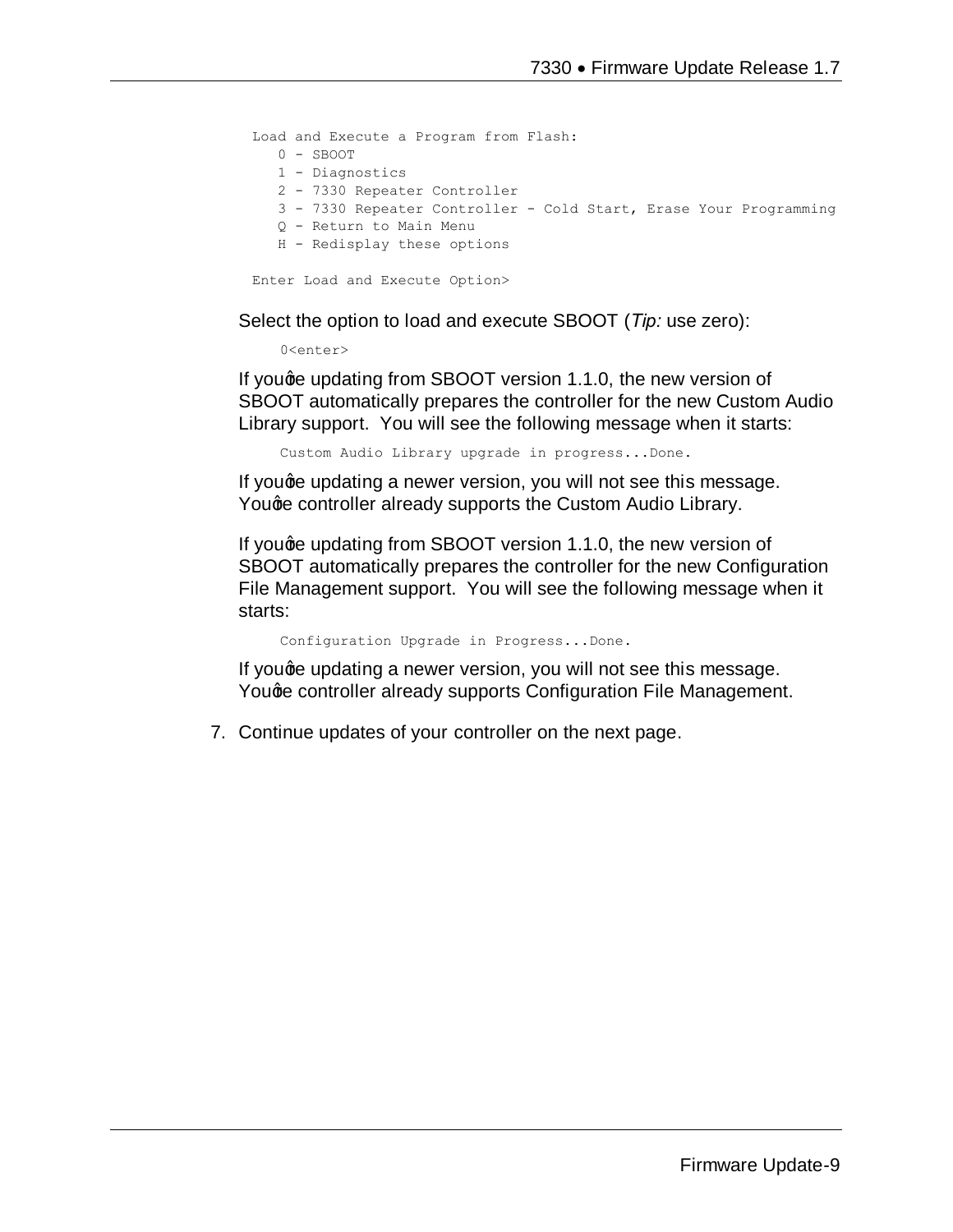# **Updating DIAG (Diagnostics)**

Check the version of DIAG on the Directory/File Status display as shown on page 5 by typing d<enter>. If the version shown on the display is older than the new version shipped to you in the update, perform the following steps. Otherwise, skip to *Updating 7330 Repeater Controller Program* on page 13.

**Note:** The restriction on power cycling of the controller does not apply to DIAG. If you turn off the power during a DIAG update, you should start over at step 1 on this page.

1. Erase the existing DIAG program by entering the following command:

E<enter>

You will see the following submenu:

```
Erase a File from Flash:
    0 - SBOOT
    1 - Diagnostics
    2 - 7330 Repeater Controller
    3 - Speech Library
    4 – Custom Audio Library
    Q - Return to Main Menu
    H - Redisplay these options
```
Enter File Erase Option>

Select the option to erase Diagnostics

1<enter>

You will be asked to confirm the erase:

Enter Y to erase the file, N to cancel>y

You will see the following message displayed:

Erasing...Done.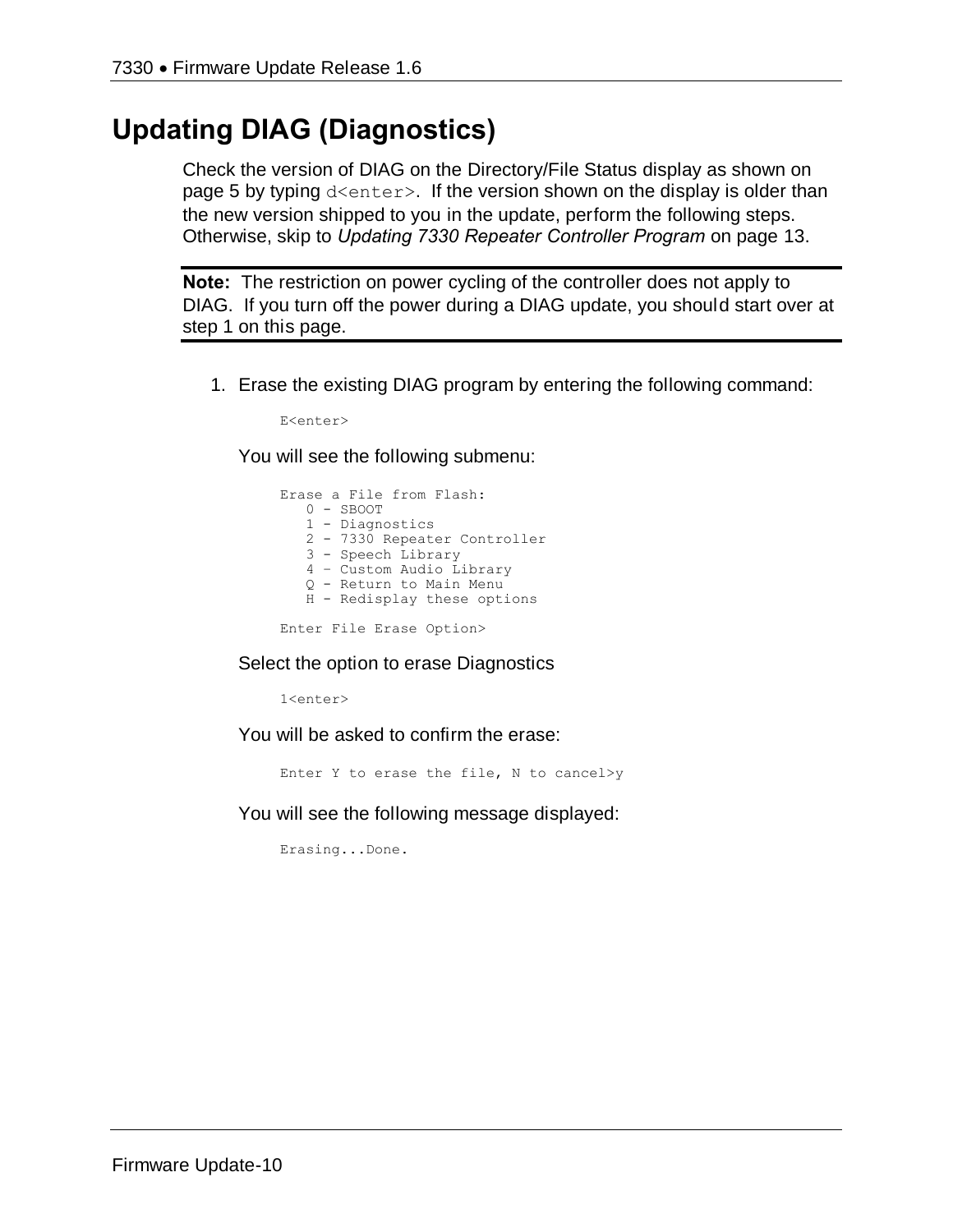2. Load the new version of DIAG by entering the following command:

```
L<enter>
```
You will see the following submenu:

|  | Load a File to Flash from a PC: |
|--|---------------------------------|
|  | $0 -$ SBOOT                     |
|  | 1 - Diagnostics                 |
|  | 2 - 7330 Repeater Controller    |
|  | 3 - Speech Library              |
|  | 4 - Custom Audio Library        |
|  | 0 - Return to Main Menu         |
|  | H - Redisplay these options     |
|  |                                 |

Enter File Load Option>

Select the option to load Diagnostics

1<enter>

You will be asked to confirm the load:

Enter Y to load the file, N to cancel>y

You will be asked to confirm the erase of the selected location. (This command was added in SBOOT Version 1.4.1. You do not need to do this again if you erased this location previously. )

Erase this location before the load? Enter Y to Erase, N to Continue>y

You will now see one or more %-characters displayed. These are being sent by the controller to tell your terminal emulator that it is ready to receive the file using *XModem-CRC*.

Transfer the file to flash using XModem. Start XModem Send-CRC... CCCCC

The controller will wait 60 seconds for you to select a file and begin the transfer. At the end of 60 seconds, the controller will display Load Cancelled and the prompt. You can then begin another transfer.

3. In TeraTerm, send the new DIAG  $x \cdot y \cdot z \cdot b$  in file using the X-Modem protocol. Click *File, Transfer*, *X-Modem*, then *Send...* The *TeraTerm: XMODEM Send* dialog is displayed. Select the new DIAG\_x.y.z.bin file from the list of displayed files. Select the CRC transfer option if available. Click on the *Open* button to send the file. A dialog is displayed showing the transfer status. When TeraTerm is done sending the file, the dialog disappears.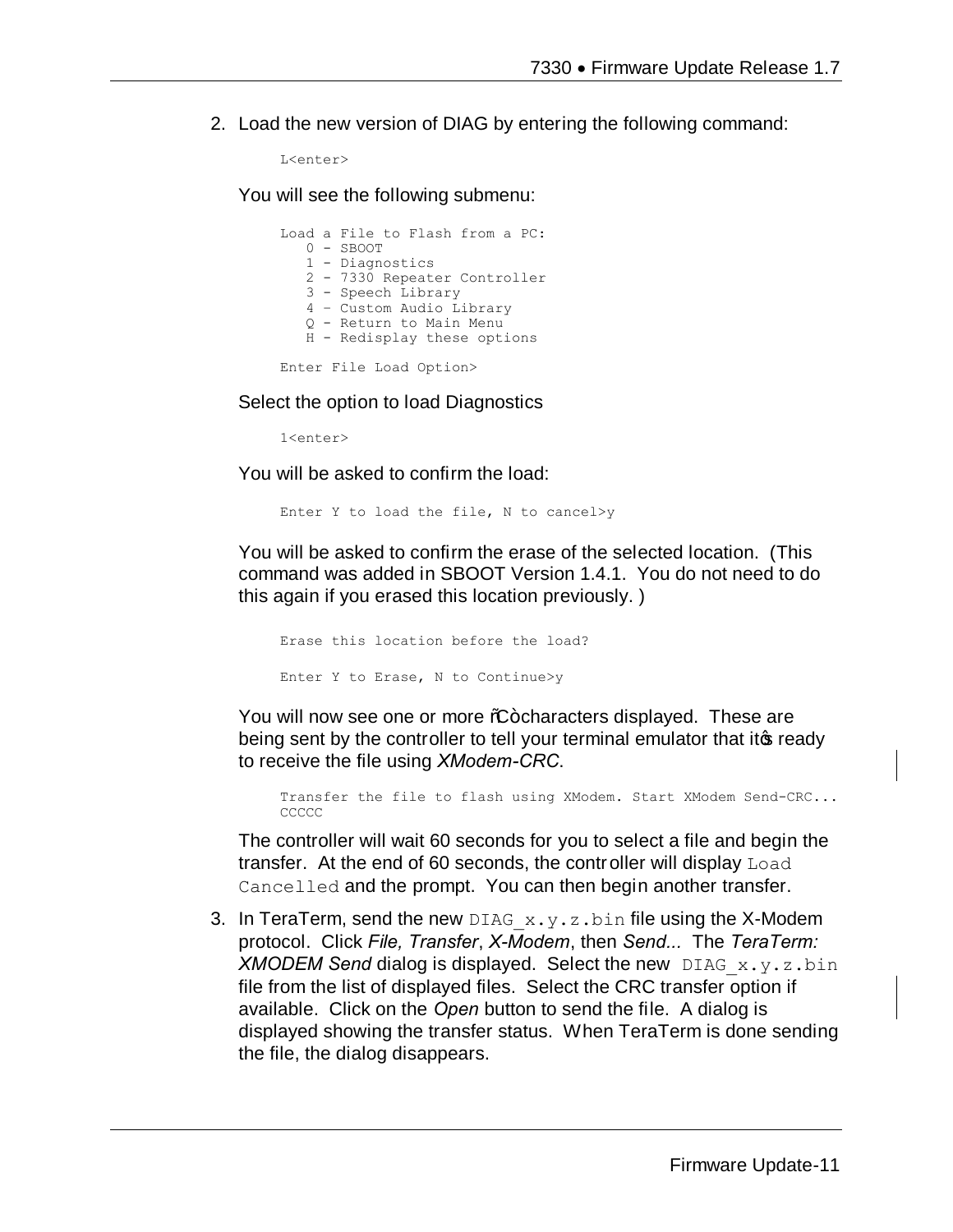4. On the display, the following message is displayed:

```
Transfer the file to flash using XModem. Start XModem Send-CRC...
CCCCC
Done.
```
It is ok if a different number of %-characters are shown.

**If you see Done**, the new file has been successfully loaded into the flash. Go to step 5.

**If the** *Tera Term: Send File* **dialog closes and you still see just**:

```
Transfer the file to flash using XModem. Start XModem Send-CRC...
CCCCC
```
wait for the controller of transfer timer to expire. You will then see:

Transfer the file to flash using XModem. Start XModem Send-CRC... CCCCC Load Cancelled.

Go back to step 2 and start the transfer again. It is not necessary to erase the file again if the load does not complete. Just start the transfer again. Be sure that youge clicking *File, Transfer, X-Modem, Send* to send the file. You must **not** be using the *File, Send File…* command; this one will not work.

**Note:** A normal upload usually takes less than 30 seconds. If SBOOT recognizes a file compatibility issue, it could take up to 2 minutes for the transfer to be canceled.

5. Display the directory and verify the version is of the new file:

D<enter>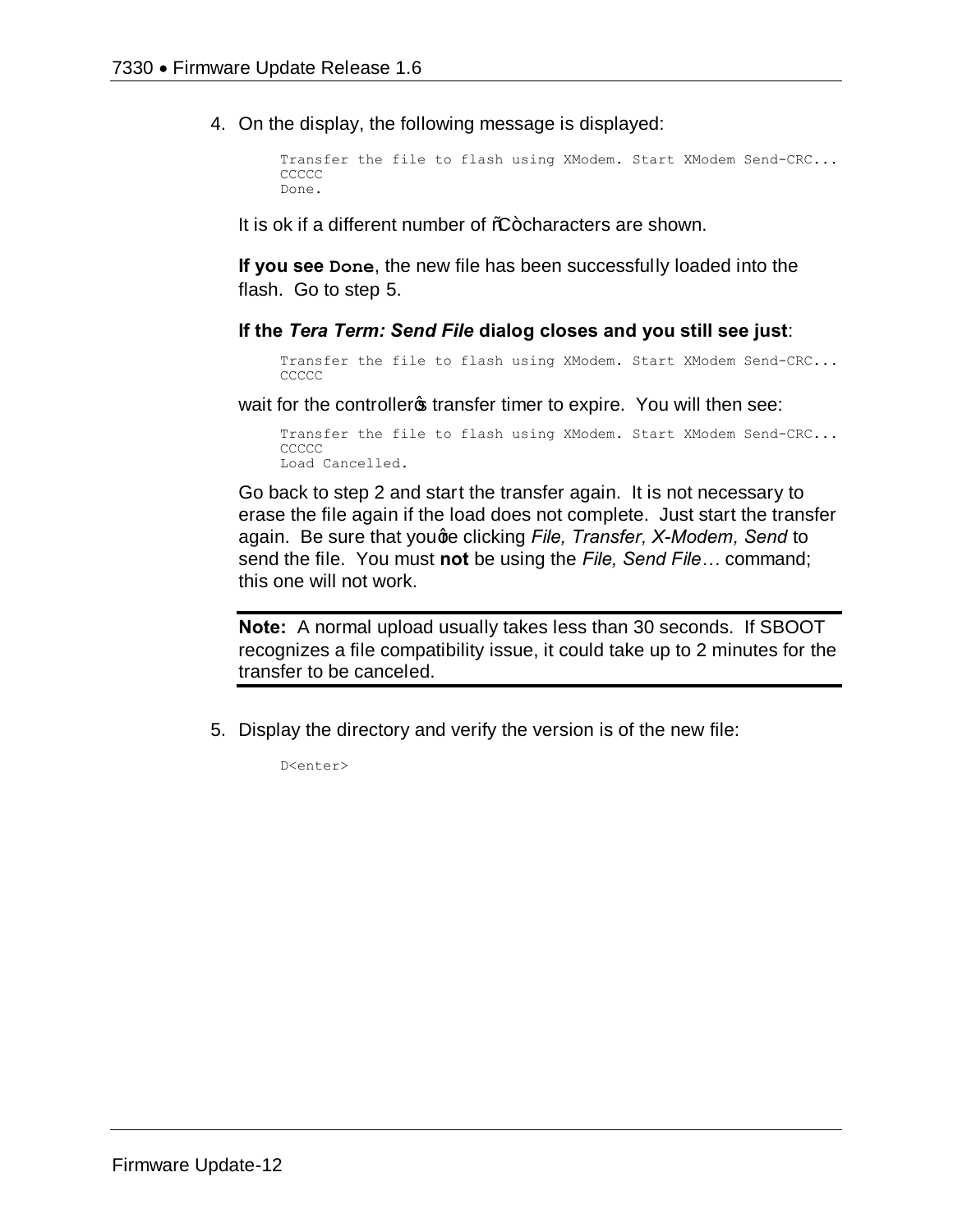# **Updating 7330 Repeater Controller Program (SCOM\_A)**

**Note:** The SBOOT Directory display uses the name SCOM A to refer to the storage location for the 7330 Repeater Controller program. The update process described below first erases the SCOM\_A location then copies a new version of the 7330 Repeater Controller firmware to the SCOM\_A location.

Check the version of SCOM\_A on the Directory/File Status display. If the version shown on the display is older than the new version shipped to you in the update, perform the following steps. Otherwise, skip to *Updating The Standard Speech Library* on page 16.

**Note:** The restriction on power cycling of the controller does not apply to the 7330 Repeater Controller program.

1. Erase the existing SCOM A program by entering the following command:

E<enter>

You will see the following submenu:

|  | Erase a File from Flash:     |
|--|------------------------------|
|  | $0 -$ SBOOT                  |
|  | 1 - Diagnostics              |
|  | 2 - 7330 Repeater Controller |
|  | 3 - Speech Library           |
|  | 4 - Custom Audio Library     |
|  | 0 - Return to Main Menu      |
|  | H - Redisplay these options  |
|  |                              |

Enter File Erase Option>

Select the option to erase the 7330 Repeater Controller program:

2<enter>

You will be asked to confirm the erase:

Enter Y to erase the file, N to cancel>y

You will see the following message displayed:

Erasing...Done.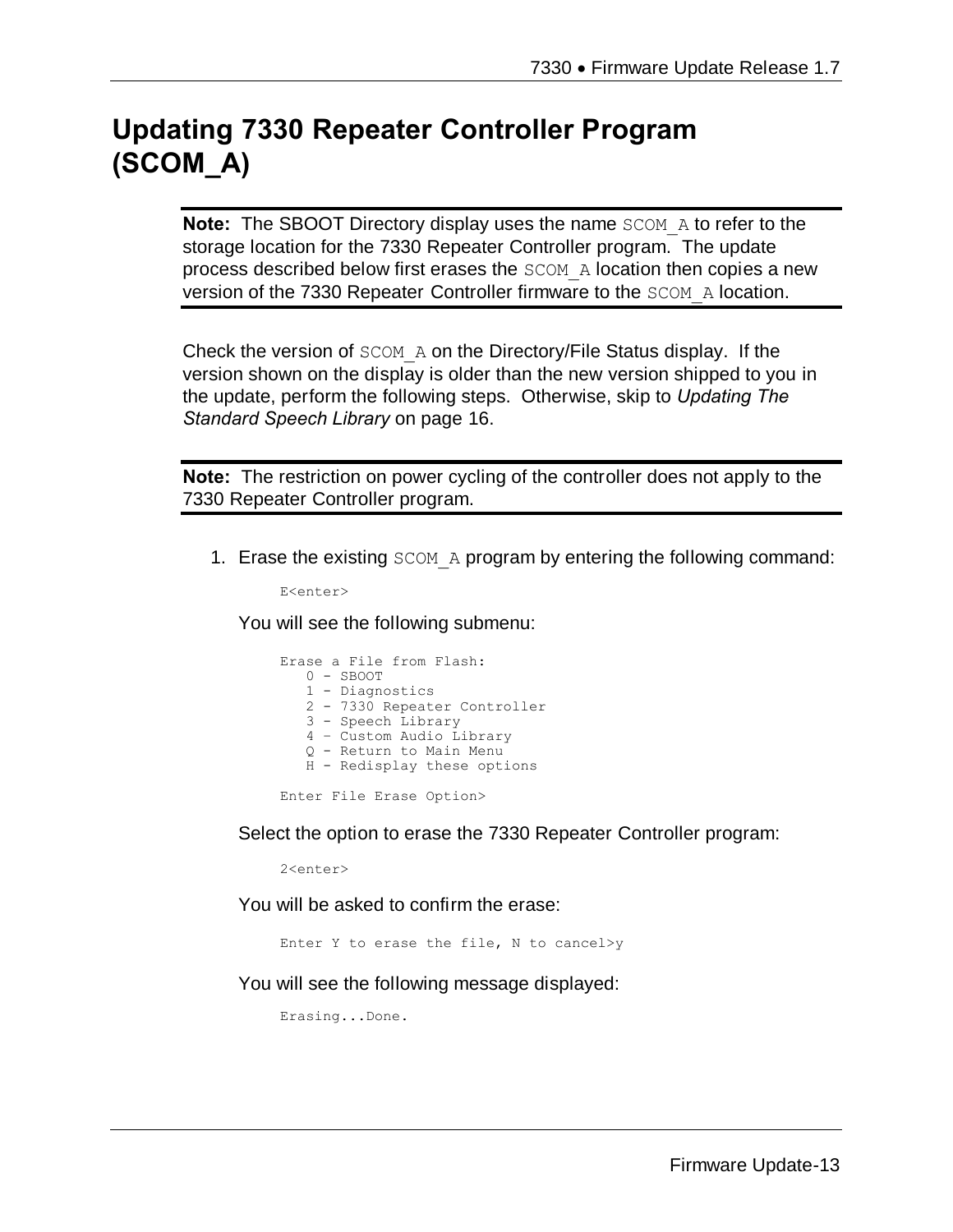2. Load the new version of SCOM A by entering the following command:

L<enter>

You will see the following submenu:

Load a File to Flash from a PC: 0 - SBOOT 1 - Diagnostics 2 - 7330 Repeater Controller 3 - Speech Library 4 – Custom Audio Library Q - Return to Main Menu H - Redisplay these options Enter File Load Option>

Select the option to load the 7330 Repeater Controller program:

2<enter>

You will be asked to confirm the load:

Enter Y to load the file, N to cancel>y

You will be asked to confirm the erase of the selected location. (This command was added in SBOOT Version 1.4.1. You do not need to do this again if you erased this location previously. )

Erase this location before the load? Enter Y to Erase, N to Continue>y

You will now see will see one or more %+ characters displayed. These are being sent by the controller to tell your terminal emulator that it $\phi$ ready to receive the file using *XModem-CRC*.

Transfer the file to flash using XModem. Start XModem Send-CRC... CCCCC

The controller will wait 60 seconds for you to select a file and begin the transfer. At the end of 60 seconds, the controller will display Load Cancelled and the prompt. You can then begin another transfer.

3. In TeraTerm, send the new  $7330\,x.y.z.bin$  file using the X-Modem protocol. Click *File, Transfer*, *X-Modem*, then *Send...* The *TeraTerm: XMODEM Send* dialog is displayed. Select the new 7330\_x.y.z.bin file from the list of displayed files. Select the CRC transfer option if available. Click on the *Open* button to send the file. A dialog is displayed showing the transfer status. When TeraTerm is done sending the file, the dialog disappears.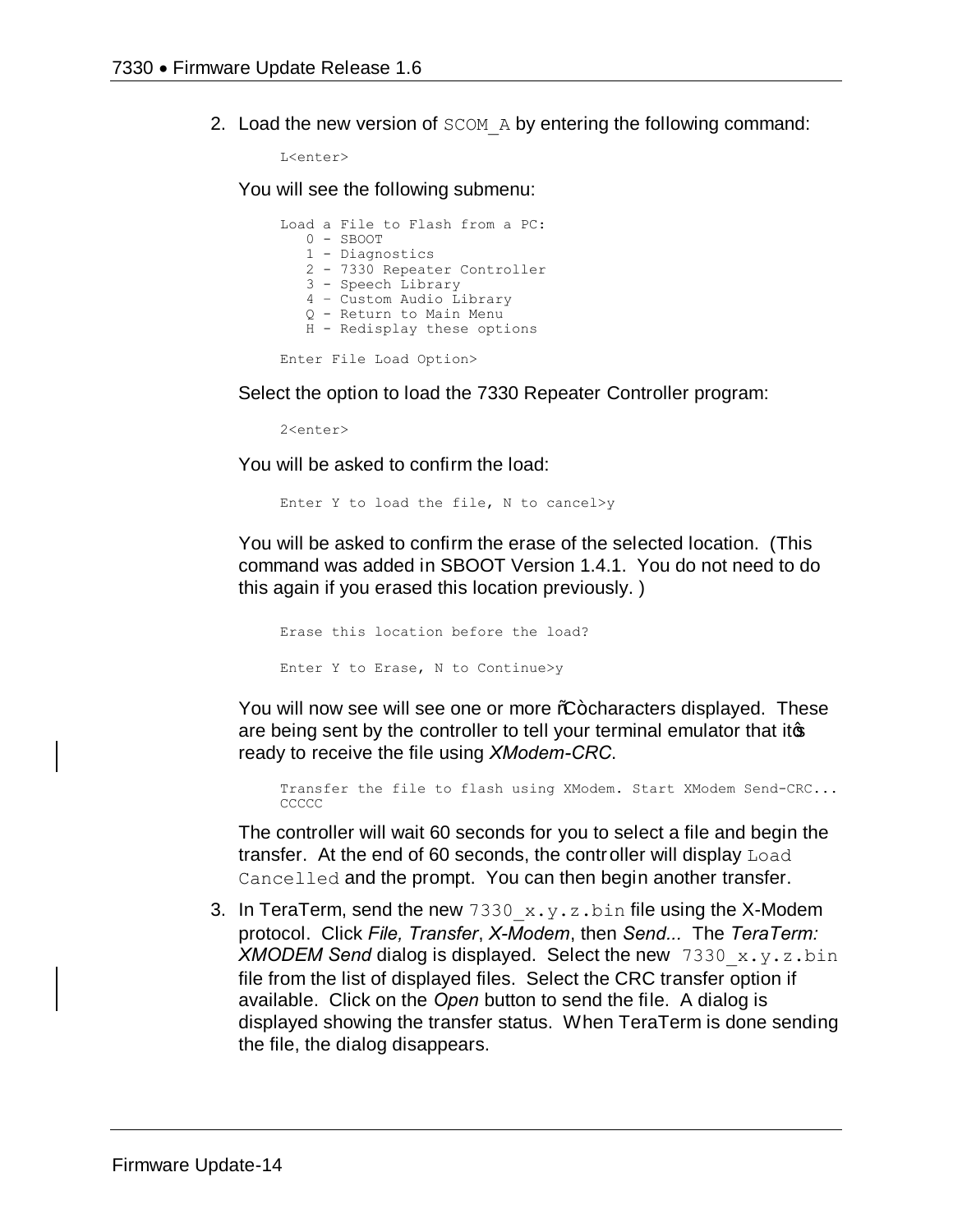4. On the display, the following message is displayed:

```
Transfer the file to flash using XModem. Start XModem Send-CRC...
CCCCC
Done.
```
It is ok if a different number of  $%+$ characters are shown.

**If you see Done**, the new file has been successfully loaded into the flash. Go to step 5.

#### **If the** *Tera Term: Send File* **dialog closes and you still see just**:

```
Transfer the file to flash using XModem. Start XModem Send-CRC...
CCCCC
```
wait for the controller transfer timer to expire. You will then see:

```
Transfer the file to flash using XModem. Start XModem Send-CRC...
CCCCC
Load Cancelled.
```
Go back to step 2 and start the transfer again. It is not necessary to erase the file again if the load does not complete. Just start the transfer again. Be sure that youge clicking *File, Transfer, X-Modem, Send* to send the file. You must **not** be using the *File, Send File…* command; this one will not work since it does not use the X-Modem protocol.

**Note:** A normal upload usually takes less than 30 seconds. If SBOOT recognizes a file compatibility issue, it could take up to 2 minutes for the transfer to be canceled.

5. Display the directory and verify the version of the new file:

D<enter>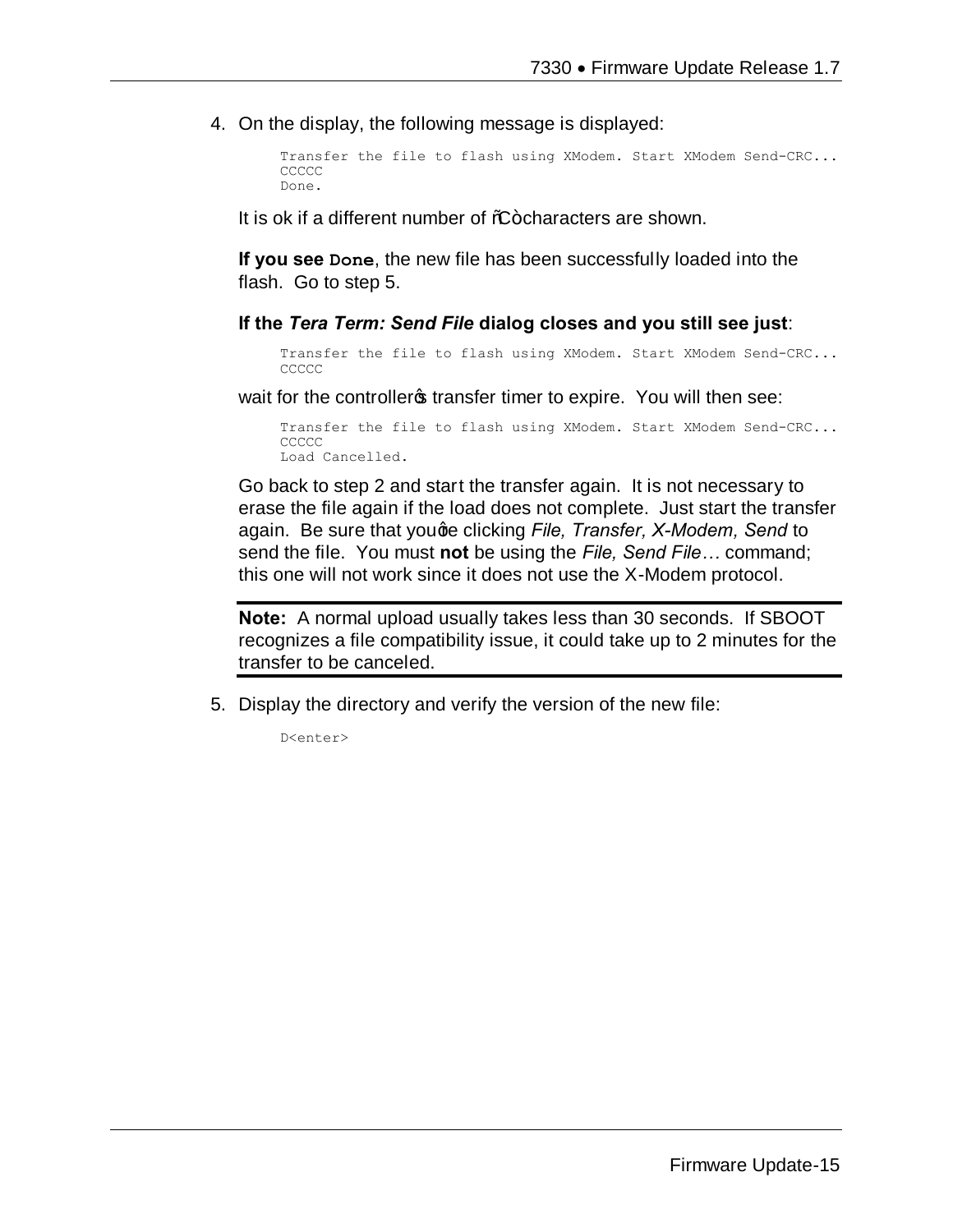## **Updating The Standard Speech Library**

Check the version of LIB on the Speech Files section of the SBOOT Directory/File Status display. If the version shown on the display is older than the new version shipped to you in the update, perform the following steps. Otherwise, skip to *Updating Your Custom Audio Library* on page 19.

**Note:** The restriction on power cycling of the controller does not apply to speech files.

**Note:** As of Release 1.1, the full Speech Library is quite large and will require extra time to complete erase and load operations. For the shortest load time, we recommend that you set the baudrate of the *Console Port* to 57,600 baud. See Chapter 8, Serial Port, of the 7330 Repeater Controller manual on configuring the serial port.

1. Erase the existing Speech Library file by entering the following command:

```
E<enter>
```
You will see the following submenu:

|  | Erase a File from Flash:     |
|--|------------------------------|
|  | $0 -$ SBOOT                  |
|  | 1 - Diagnostics              |
|  | 2 - 7330 Repeater Controller |
|  | 3 - Speech Library           |
|  | 4 - Custom Audio Library     |
|  | 0 - Return to Main Menu      |
|  | H - Redisplay these options  |
|  |                              |

Enter File Erase Option>

Select the option to erase the Speech Library:

3<enter>

You will be asked to confirm the erase:

Enter Y to erase the file, N to cancel>y

You will see the following message displayed:

Erasing...Done.

Erasing of this file can take up to 2 minutes.

2. Load the new version of the Speech Library file by entering the following command:

 $L \leq n + \epsilon r$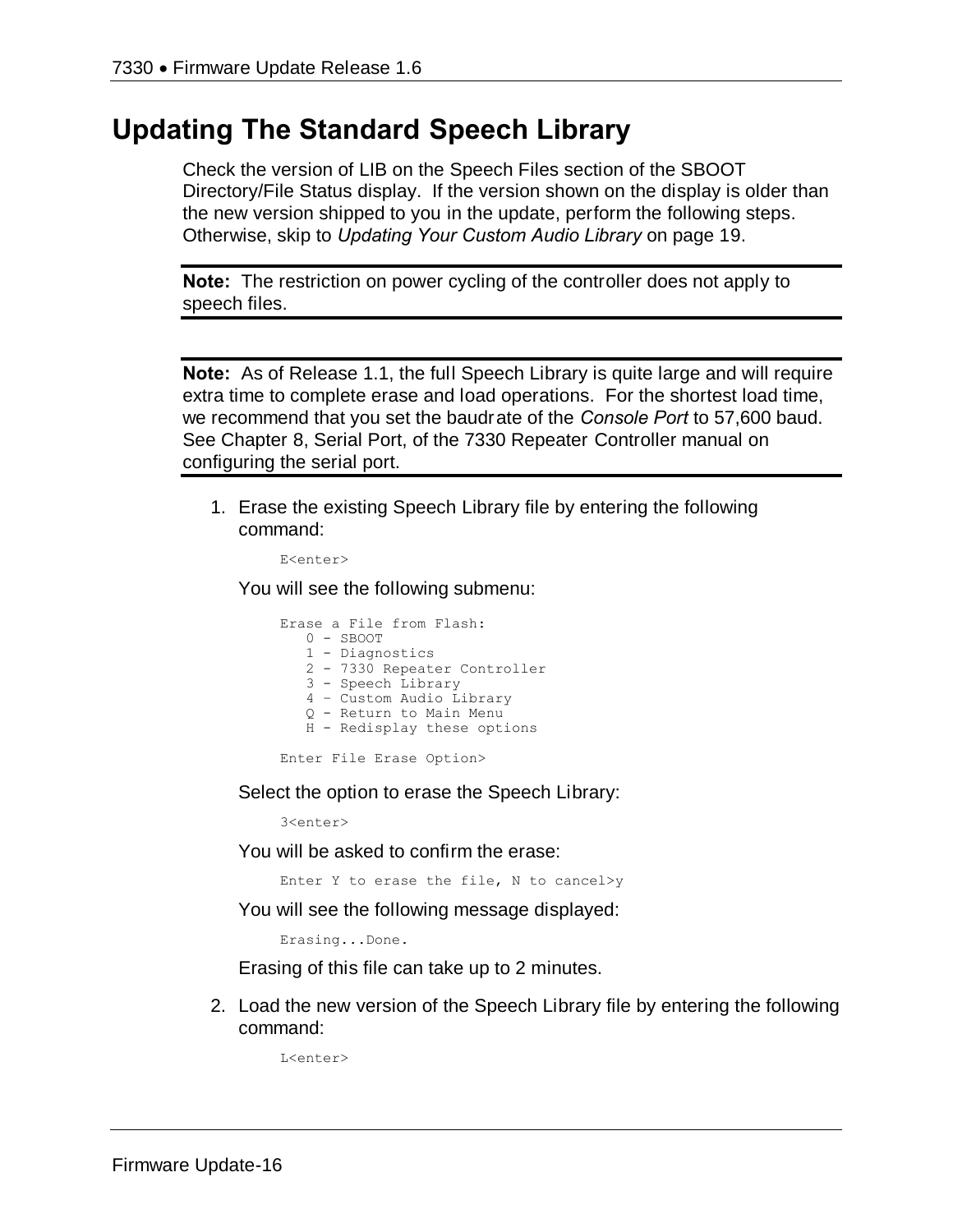You will see the following submenu:

Load a File to Flash from a PC: 0 - SBOOT 1 - Diagnostics 2 - 7330 Repeater Controller 3 - Speech Library 4 – Custom Audio Library Q - Return to Main Menu H - Redisplay these options Enter File Load Option>

Select the option to load the Speech Library:

3<enter>

You will be asked to confirm the load:

Enter Y to load the file, N to cancel>y

You will be asked to confirm the erase of the selected location. (This command was added in SBOOT Version 1.4.1. You do not need to do this again if you erased this location previously. )

Erase this location before the load? Enter Y to Erase, N to Continue>y

You will now see will see one or more %-characters displayed. These are being sent by the controller to tell your terminal emulator that itos ready to receive the file using *XModem-CRC*.

Transfer the file to flash using XModem. Start XModem Send-CRC... **CCCCC** 

The controller will wait 60 seconds for you to select a file and begin the transfer. At the end of 60 seconds, the controller will display Load Cancelled and the prompt. You can then begin another transfer.

- 3. In TeraTerm, send the new  $SpLibEng \times y.z.bin$  file using the X-Modem protocol. Click *File, Transfer*, *X-Modem*, then *Send...* The *TeraTerm: XMODEM Send* dialog is displayed. Select the new  $SpLibEng \times y. z. bin$  file from the list of displayed files. Select the CRC transfer option if available. Click on the *Open* button to send the file. A dialog is displayed showing the transfer status. Loading of this file can take up to 30 minutes at 57,600 baud. Lower baudrates take proportionately longer. When TeraTerm is done sending the file, the dialog disappears.
- 4. On the display, the following message is displayed: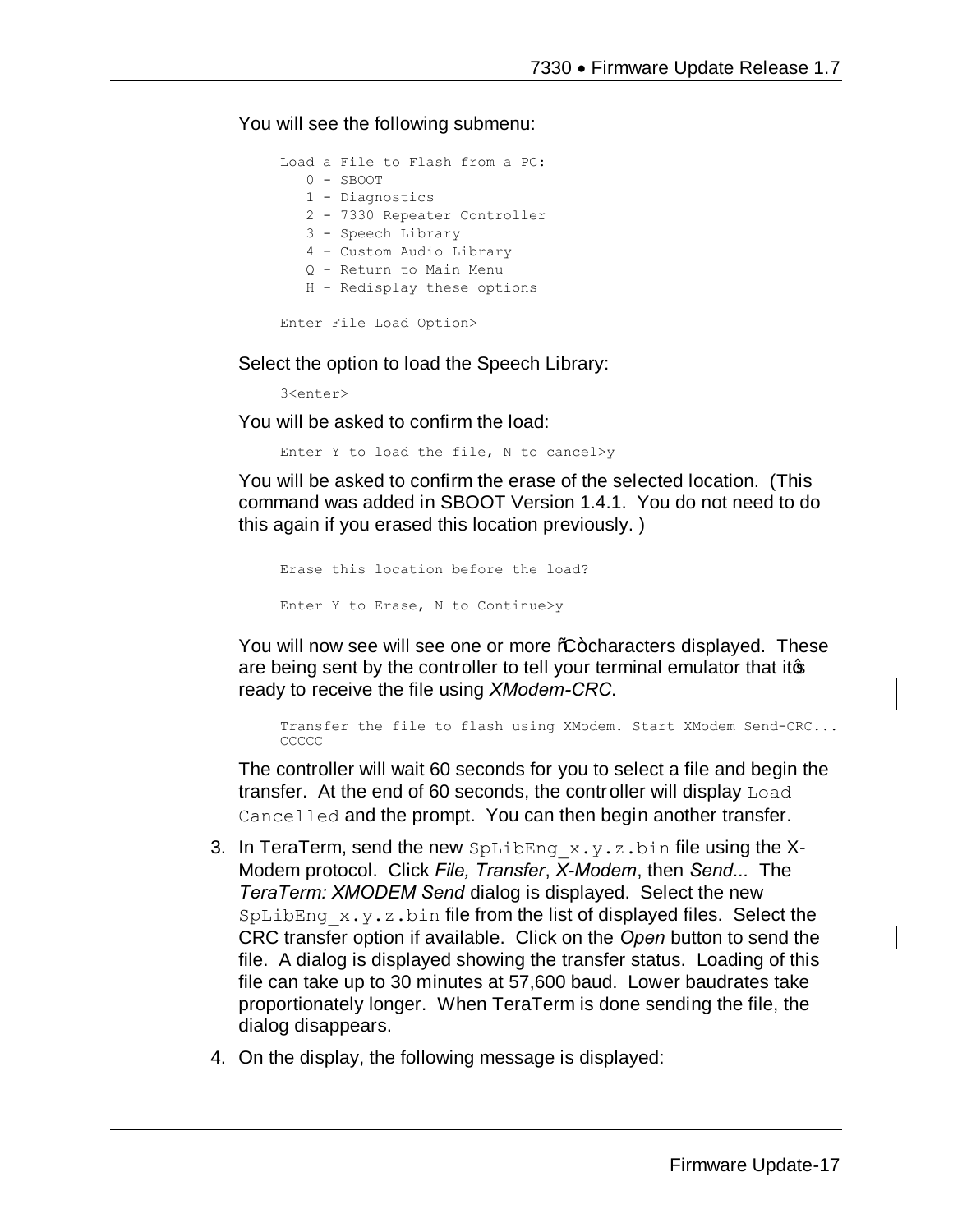Transfer the file to flash using XModem. Start XModem Send-CRC... **CCCCC** Done.

It is ok if a different number of %-characters are shown.

**If you see Done**, the new file has been successfully loaded into the flash. Go to step 5.

**If the** *Tera Term: Send File* **dialog closes and you still see just**:

Transfer the file to flash using XModem. Start XModem Send-CRC... **CCCCC** 

wait for the controller of transfer timer to expire. You will then see:

Transfer the file to flash using XModem. Start XModem Send-CRC... **CCCCC** Load Cancelled.

Go back to step 2 and start the transfer again. It is not necessary to erase the file again if the load does not complete. Just start the transfer again. Be sure that youge clicking *File, Transfer, X-Modem, Send* to send the file. You must **not** be using the *File, Send File…* command; this one will not work.

**Note:** In the current version of firmware, there have been reports of the "Done" message not being displayed when TeraTerm reports that the transfer is complete. If this happens, start the download again at step 2.

5. Display the directory and verify the version of the new file:

D<enter>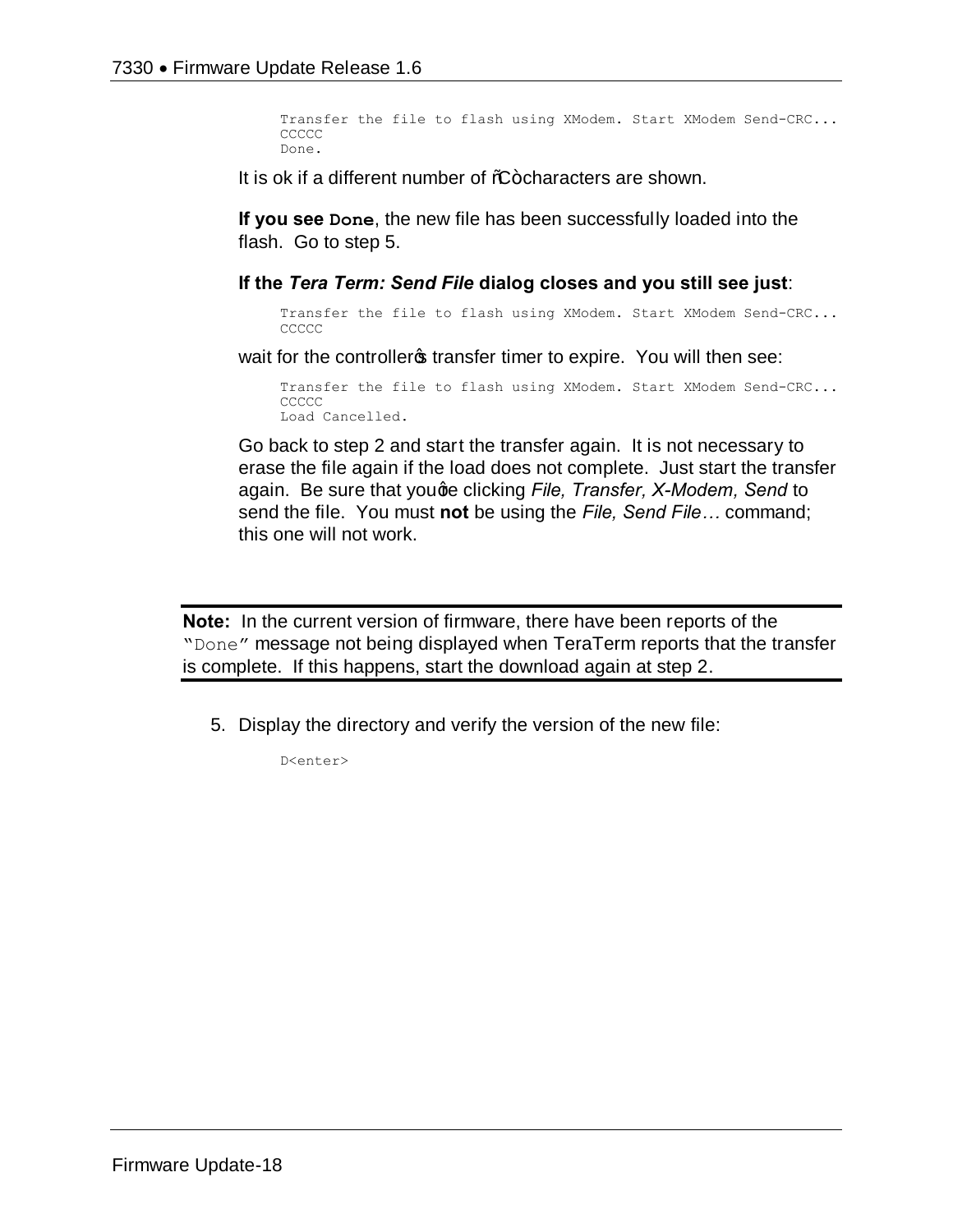# **Updating Your Custom Audio Library**

During firmware updates of the controller, your Custom Audio Library file has not been modified. At any time, you can check your version of CUSTOM on the Speech Files section of the SBOOT Directory/File Status display. If you wish to replace your Custom Audio Library file with a different one, follow the instructions below.

If you do not need to update your Custom Audio Library at this time, skip to *Finishing Up* on page 22.

**Note:** The restriction on power cycling of the controller does not apply to speech files.

**Note:** A Custom Audio Library is quite large and will require extra time to complete erase and load operations. For the shortest load time, we recommend that you set the baud rate of the *Console Port* to 57,600 baud. See chapter 8 of the 7330 Repeater Controller manual.

1. Erase the existing Custom Audio Library file by entering the following command:

E<enter>

You will see the following submenu:

|  | Erase a File from Flash:     |
|--|------------------------------|
|  | $0 -$ SBOOT                  |
|  | 1 - Diagnostics              |
|  | 2 - 7330 Repeater Controller |
|  | 3 - Speech Library           |
|  | 4 - Custom Audio Library     |
|  | 0 - Return to Main Menu      |
|  | H - Redisplay these options  |
|  |                              |

Enter File Erase Option>

Select the option to erase the Custom Audio Library:

4<enter>

You will be asked to confirm the erase:

Enter Y to erase the file, N to cancel>y

You will see the following message displayed:

Erasing...Done.

Erasing of this file can take up to 2 minutes.

2. Load the new version of the Custom Audio Library file by entering the following command:

L<enter>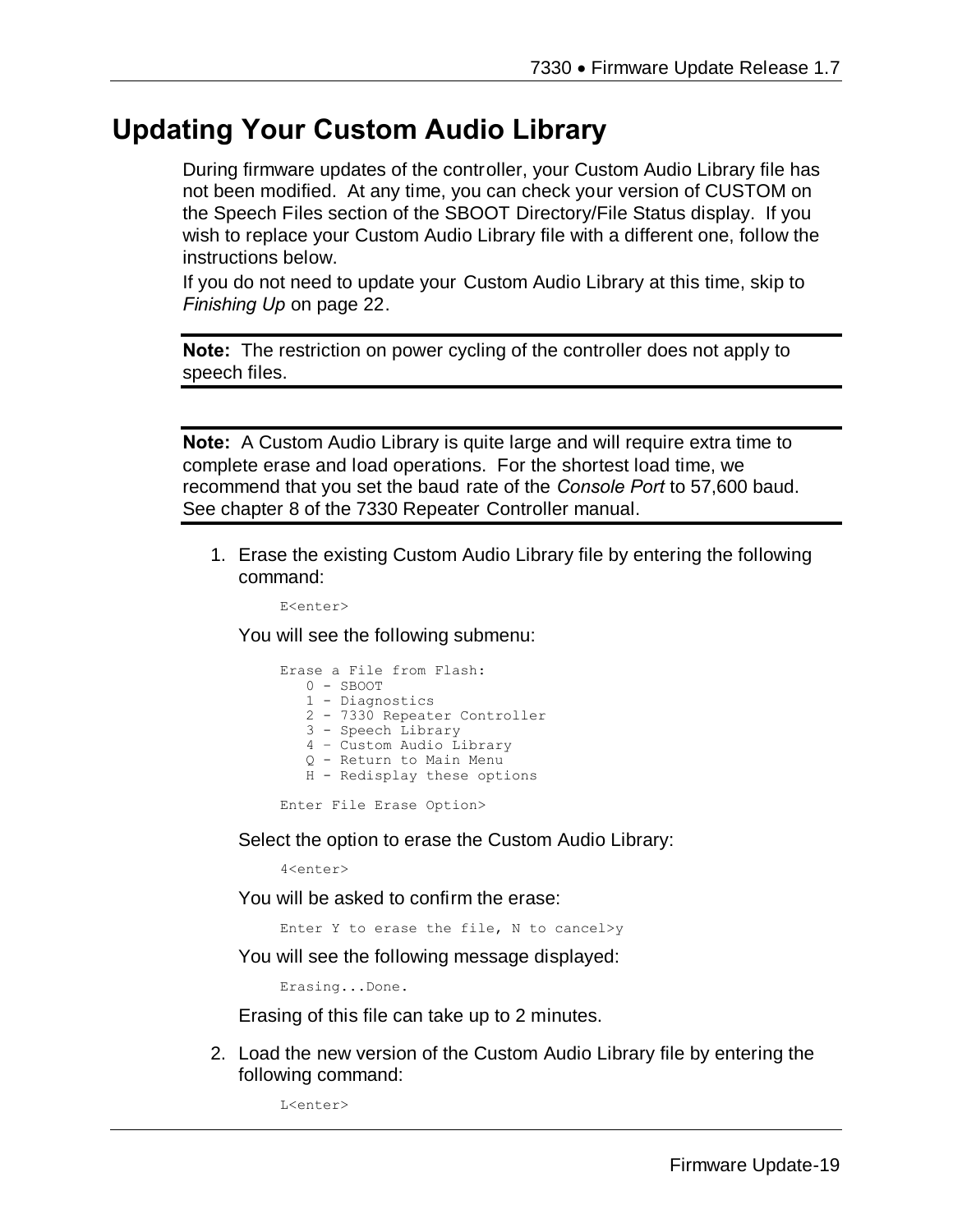You will see the following submenu:

Load a File to Flash from a PC: 0 - SBOOT 1 - Diagnostics 2 - 7330 Repeater Controller 3 - Speech Library 4 – Custom Audio Library Q - Return to Main Menu H - Redisplay these options Enter File Load Option>

Select the option to load the Custom Audio Library:

4<enter>

You will be asked to confirm the load:

Enter Y to load the file, N to cancel>y

You will be asked to confirm the erase of the selected location. (This command was added in SBOOT Version 1.4.1. You do not need to do this again if you erased this location previously. )

```
Erase this location before the load?
Enter Y to Erase, N to Continue>y
```
You will now see will see one or more %+ characters displayed. These are being sent by the controller to tell your terminal emulator that itos ready to receive the file using *XModem-CRC*.

Transfer the file to flash using XModem. Start XModem Send-CRC... CCCCC

The controller will wait 60 seconds for you to select a file and begin the transfer. At the end of 60 seconds, the controller will display Load Cancelled and the prompt. You can then begin another transfer.

3. In TeraTerm, send the new CustomAudioLib.bin file using the X-Modem protocol. Click *File,Transfer*, *X-Modem*, then *Send...* The *TeraTerm: XMODEM Send* dialog is displayed. Select the new CustomAudioLib.bin file from the list of displayed files. Select the CRC transfer option if available. Click on the *Open* button to send the file. A dialog is displayed showing the transfer status. When TeraTerm is done sending the file, the dialog disappears.

The time it takes to load this file depends on the size of your CustomAudioLib.bin file. It can take approximately 5 minutes per megabyte at 57,600 baud. Lower baud rates take proportionately longer.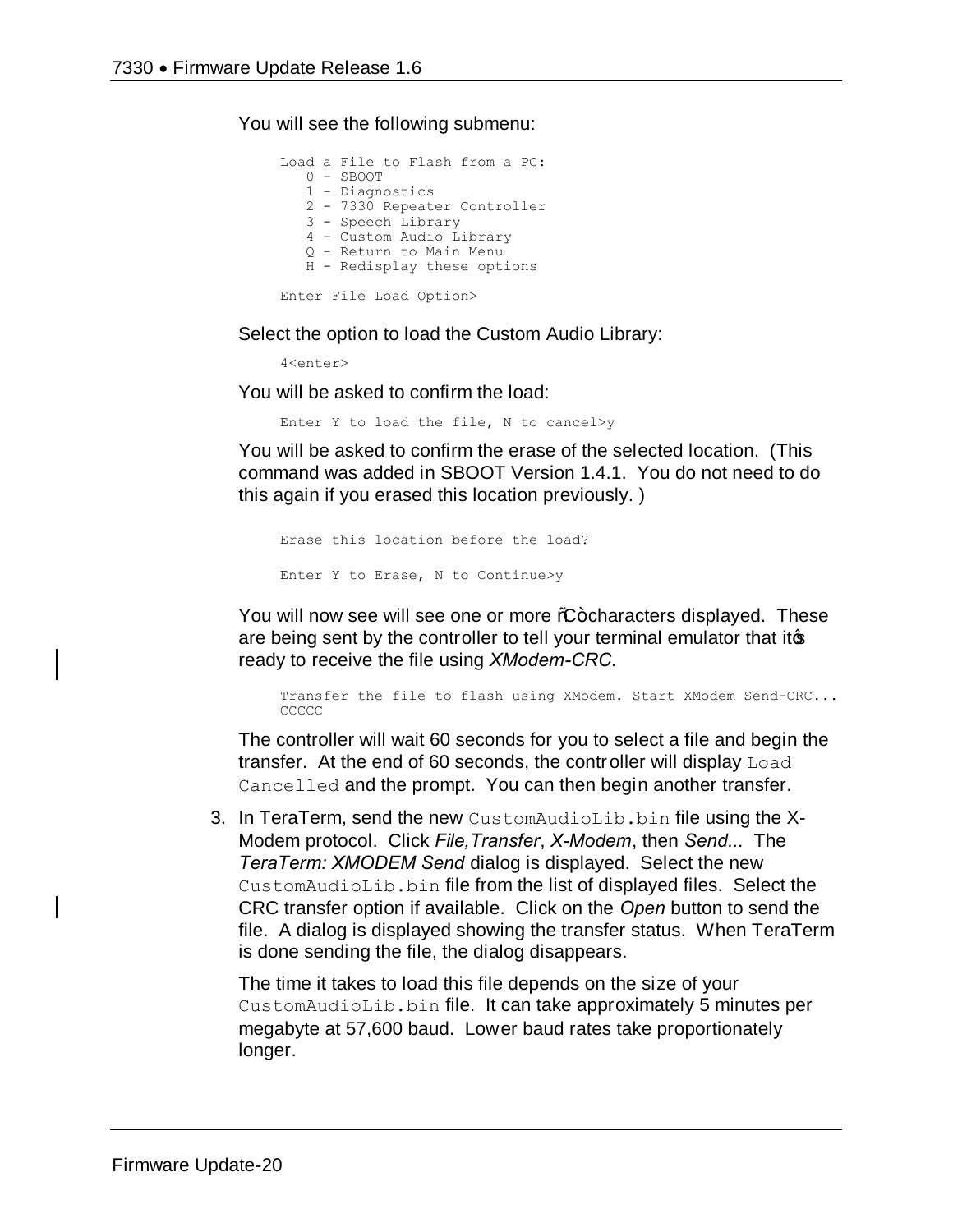4. On the display, the following message is displayed:

```
Transfer the file to flash using XModem. Start XModem Send-CRC...
CCCCC
Done.
```
It is ok if a different number of %-characters are shown.

**If you see Done**, the new file has been successfully loaded into the flash. Go to step 5.

#### **If the** *Tera Term: Send File* **dialog closes and you still see just**:

Transfer the file to flash using XModem. Start XModem Send-CRC... **CCCCC** 

wait for the controller transfer timer to expire. You will then see:

Transfer the file to flash using XModem. Start XModem Send-CRC... **CCCCC** Load Cancelled.

Go back to step 2 and start the transfer again. It is not necessary to erase the file again if the load does not complete. Just start the transfer again. Be sure that youge clicking *File, Transfer, X-Modem, Send* to send the file. You must **not** be using the *File, Send File…* command; this one will not work.

**Note:** In the current version of firmware, there have been reports of the "Done" message not being displayed when TeraTerm reports that the transfer is complete. If this happens, start the download again at step 2. Do not erase the file before reloading.

5. Display the directory and verify the version of your new file:

D<enter>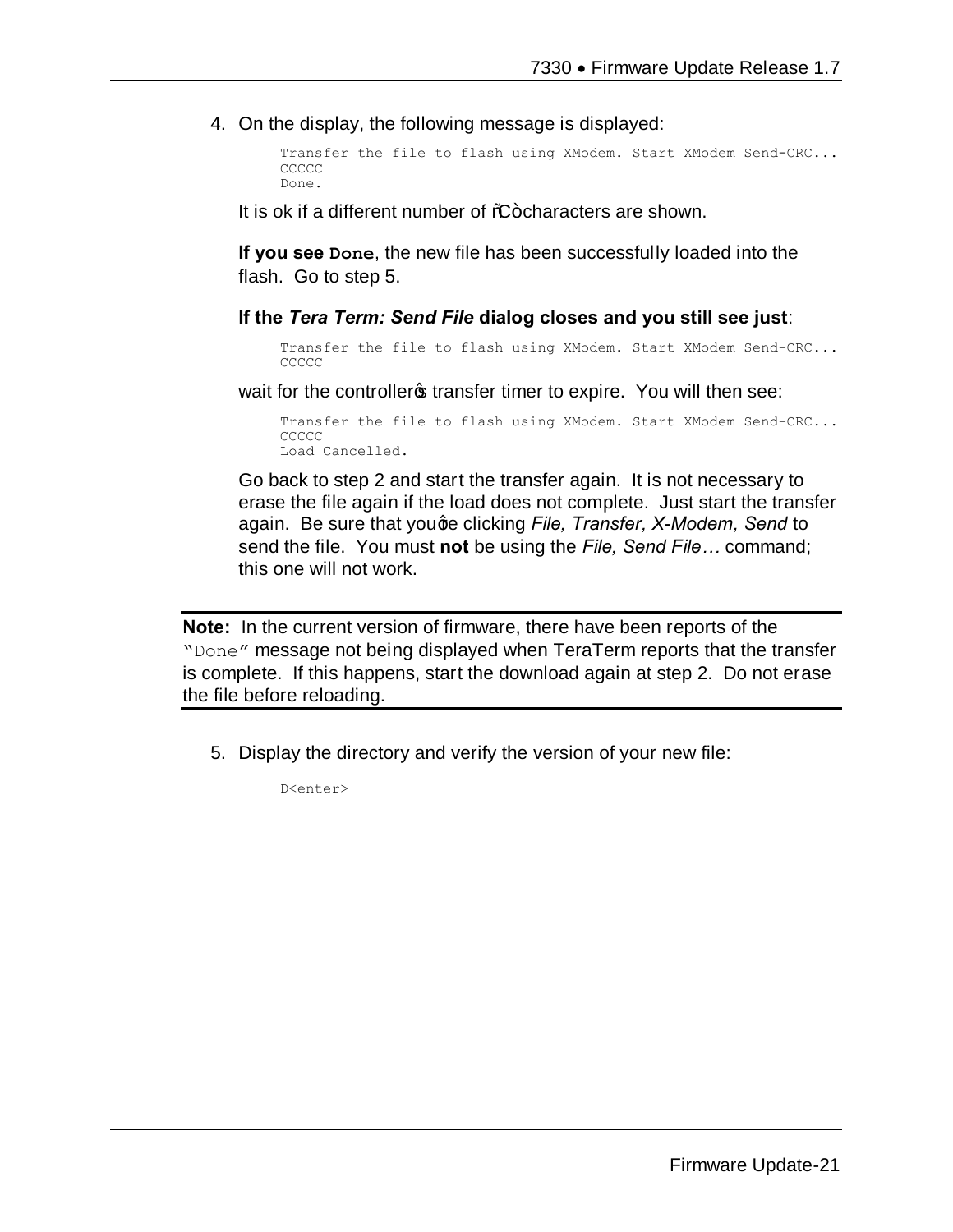# **Finishing Up When Updating From Release 1.1 or Newer**

Your files have been updated. Only a few more steps are required to finish up:

### **Do you need to erase all your programming (Cold Start)?**

The need for a *Cold Start* depends on what files you changed. Here **s** a table to help you decide:

| File                        | Do you need to ColdStart? |
|-----------------------------|---------------------------|
| <b>SBOOT</b>                | Yes                       |
| <b>DIAG</b>                 | No                        |
| 7330 Repeater               | Yes                       |
| <b>Speech Library</b>       | No                        |
| <b>Custom Audio Library</b> | No                        |

If required, to *Cold Start* your controller using the RESET and INIT buttons:

- 1. If upgrading from Release 1.5 or newer, save your active configuration to one of the CONFIG storage areas before the Cold Start. (See manual page 8-25.)
- 2. Hold the INIT button and press the RESET button on the back of your 7330. It will start with the speech message "SCOM 7330 Version *version number*" played on Port 1 and a text message on the console port. The front panel will light the PTT LED for Port 1 while the speech message is played. If the front panel LEDs are lighting left-toright as before, there was a problem in updating the *7330 Repeater Firmware*. Repeat that step.

Or, if you are updating the controller remotely, you can use the option in the SBOOT Boot menu that perform a boot with a Cold Start.

- 3. If you changed your serial port configuration to perform the update, change your *Console Port* configuration back to the way you had it.
- 4. Send the programming commands to your controller to change your messages, macros, timers, etc., since the *Cold-Start* erased them.

If you did not *Cold Start:*

1. If you changed your serial port configuration to perform the update, change your *Console Port* configuration back to the way you had it.

The update is complete!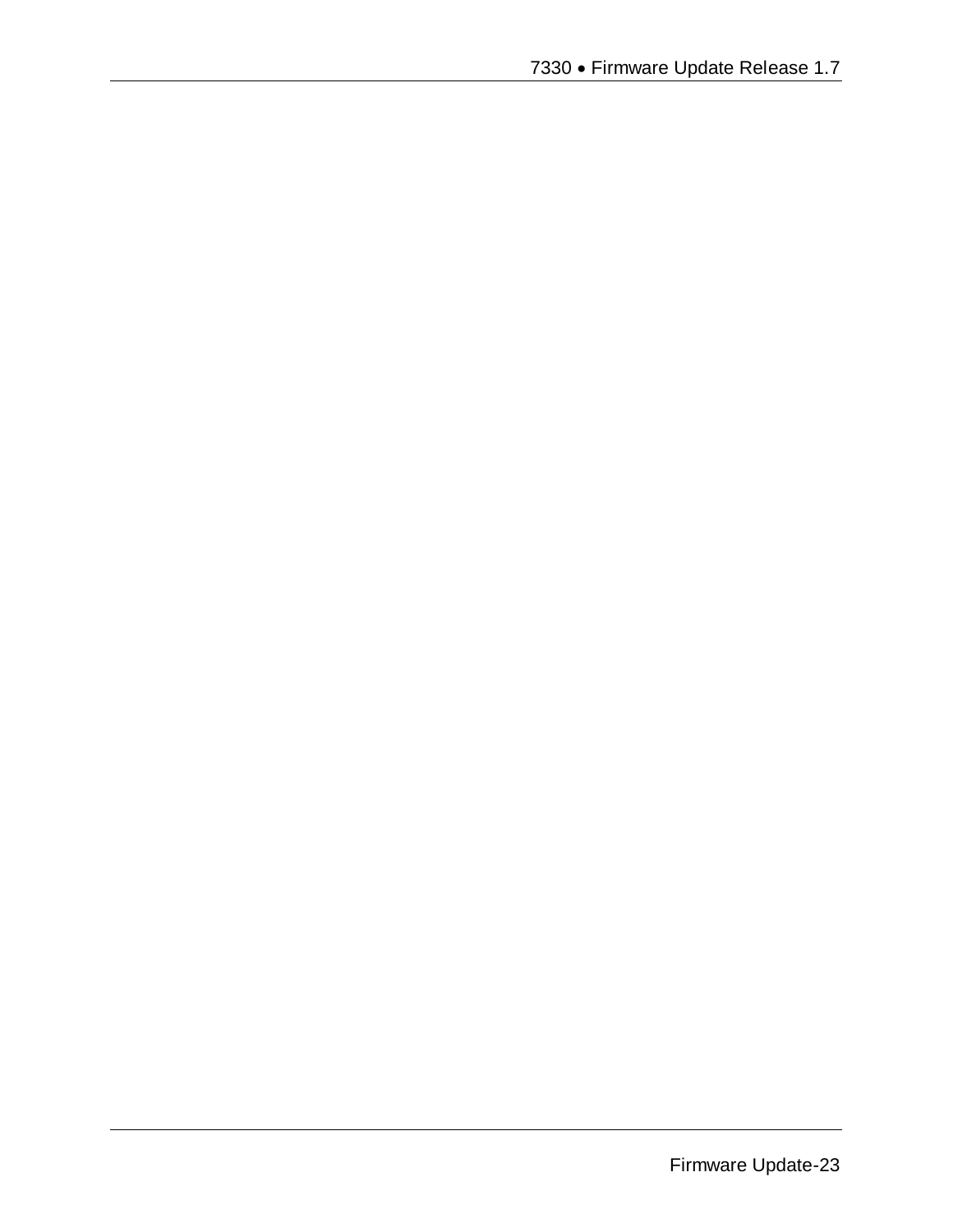## **Updating From Release 1.0**

Perform the following steps to prepare for a firmware update from Release 1.0:

**Note:** As of Release 1.0, you no longer have to remove the cover of the *7330 Controller* to install a jumper to perform a firmware update. Instead, you will enter a console command to the controller to stop the repeater controller and execute SBOOT.

- 1. Install the RS-232 cable between your computer of RS-232 port and the *Console* serial port on the rear panel of the 7330. By default, the *Console Port* is assigned to RS232-2. If you changed the assignment of the *Console Port*, install the cable to RS232-1.
- 2. Run the terminal program. (Note: Examples will use TeraTerm.)
- 3. At the 7330 controller serial port prompt, type  $\%$ boot $\leq$ enter $>$ +. The LEDs on the front panel of your controller will scan left-to-right as an indication that your repeater is off-the-air. The flashing LEDs also indicate that SBOOT is running properly. Your screen will show the following display:

```
SBOOT S7330 V1.0.0
7330 Controller Storage Management
T - Show Time
Tmmddyyhhmmssw - Set Time (w=0=Sunday)
S - Save Repeater Configuration
R - Restore Repeater Configuration
C - Cold Init of Repeater Configuration
I - Format Flash
Ef - Erase Files or Flash
Lf - Load File from PC to Flash
Uf - Upload File from Flash to PC
D - Flash Directory
P - Set Baudrate of Console Port
N - Set Baudrate of Auxiliary Port
W - Set Console Port Number
B - Boot from Flash
X - Reboot SBOOT from Flash
H - Help
f, 0=SBOOT, 1=DIAG, 2=Mfg, 3=CtrlA, 4=CtrlB, 5=Speech
Time: 032308-142947-0
Battery OK.
512KB SRAM
Flash already formatted.
Flash Sectors: 0x80
SBOOT>
```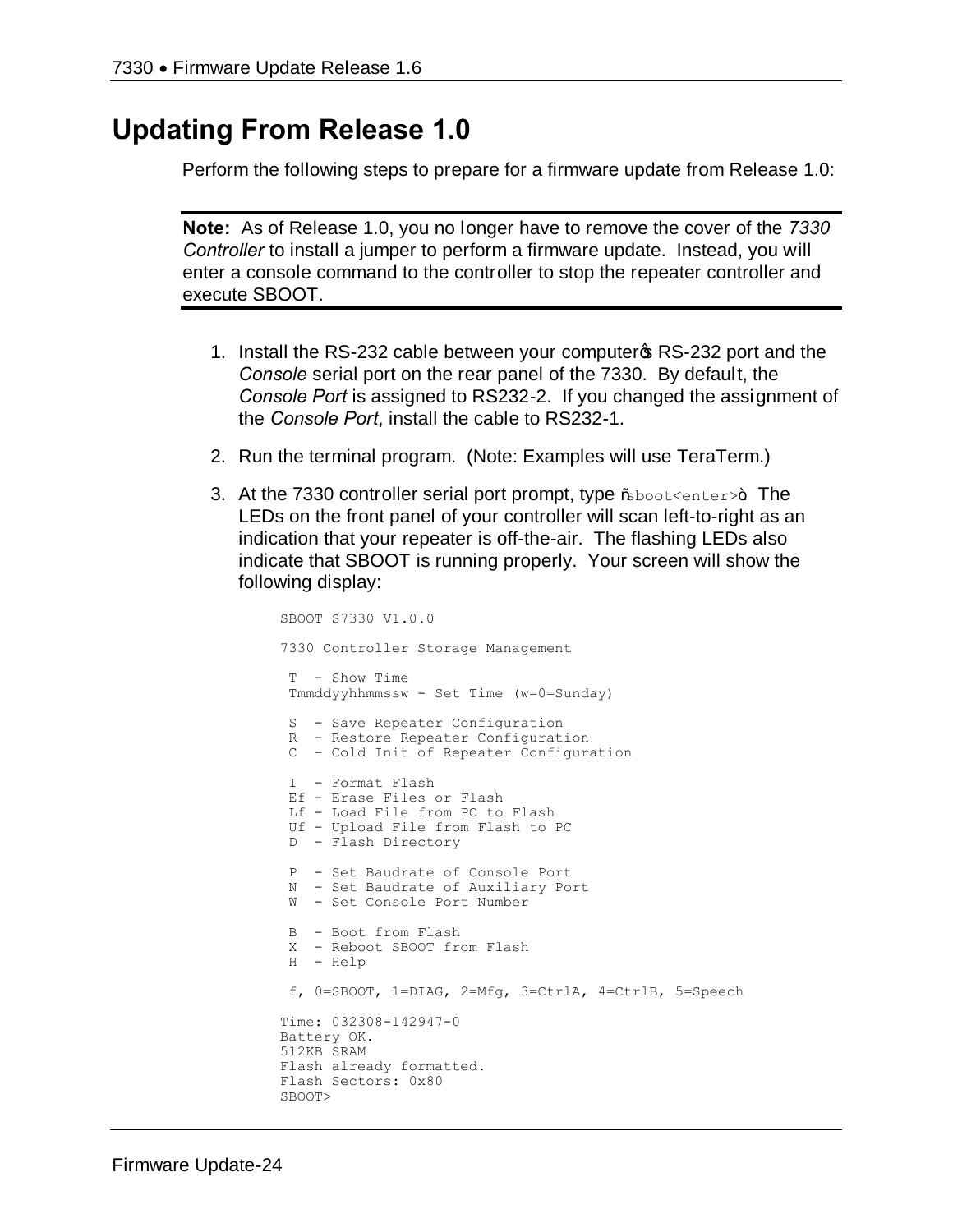**Note**: The following commands are available in SBOOT version 1.0.0:

- $H$ <enter>. enter at any time to display the help menu.
- T<enter>. display the current time in the controller.
- Tmmddyyhhmmssw<enter>. set the time in the controller.
- $D \leq h$  -- display a list of the versions of the files currently stored in the controller.
- · Ef<enter> -- erase a file. Replace the %+ with the location of the file to erase:

 $0 = \text{Boot}$ ,  $1 = \text{Diag}$ ,  $3 = \text{SCOM}$   $A/CtrlA$ ,  $5 = \text{Speech}$ 

Other options are not currently supported.

Lf<enter> -- Load a file from your computer to the controller. Replace the  $%$  with the location to store the file:

 $0 = \text{Boot}$ ,  $1 = \text{Diag}$ ,  $3 = \text{SCOM}$   $A/CtrlA$ ,  $5 = \text{Speech}$ 

Other options are not currently supported.

- Some options on the menu may not be supported.
- 4. Verify the Time as shown. The format of the time display is :

mmddyy-hhmmss-w

is 2-digit month (01-12), 2-digit day-of-month (01-31), 2-digit year (00- 99), 2-digit hour (00-23, 24 hour format), 2-digit minute (00-59), 2-digit second (00-59), and 1-digit day-of-week (0-6, Sunday is 0, Monday is 1, Tuesday is 2, etc.)

5. If required, enter a new time with the following command:

tmmddyyhhmmssw<enter>

6. Type %  $\epsilon$ enter>+. The following list of files will be shown: :

```
Controller Info
 Model Number : 7330
 Serial Number : Proto2
Manufactured DT: 070307-110844-2
 Formatted DT : 070307-110815-2
 Customer Name : Dave's Beta
Directory/File Status
PROGRAMS
  SBOOT
      FN : 7330_SBoot
      Ver : 1.0.0
     DT : 3/23/2008
     Type: Program
  MFG
     No File Loaded
  DIAG
      FN : 7330_Diag
      Ver : 1.0.0
      DT : 3/23/2008
      Type: Program
   SCOM_A
     FN : 7330
```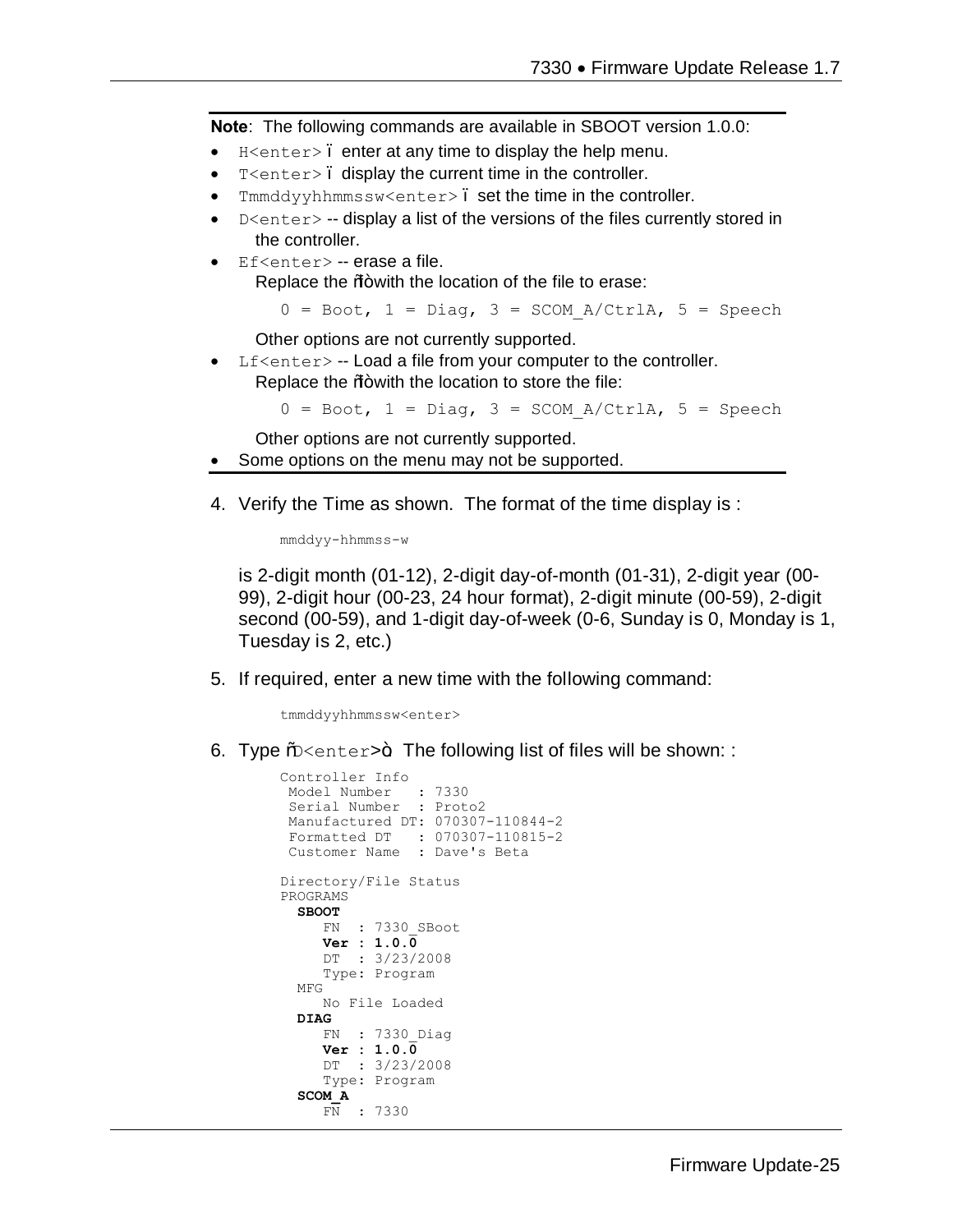```
 Ver : 3.0.5
      DT : 3/23/2008
      Type: Program
   SCOM_B
     No File Loaded
RESTORE
  RESTORE_A
     No File Loaded
   RESTORE_B
      No File Loaded
SPEECH
   LIB
     FN : 7XXX Words
     Ver : 0.0.1
      DT : 12/28/05
      Type: Speech Lib
```
The first section of the display,  $%$  controller Info $+$ , shows information about your specific controller: the Model Number, Serial Number, etc.

The balance of the display %Directory/File+status shows the Name, Version, Date, and Type of file currently stored in your controller. We will be checking these versions to determine which files need to be updated.

7. Check the version of SBOOT on the Directory/File Status display. If the version shown on the display is older than the new version shipped to you in the update, perform the following steps. Otherwise, go back to page 10 to update other files.

**Caution:** do not remove power from the controller during the following steps! Doing so will make your controller inoperative and require a special recovery procedure. Call us if this happens!

8. Erase the existing SBOOT program by entering the following command (*Tip:* use zero):

E0<enter>

You will see the following message displayed:

Erasing...Done.

9. Load the new version of SBOOT by entering the following command (*Tip:* use zero):

L0<enter>

You will see will see one or more %-characters displayed.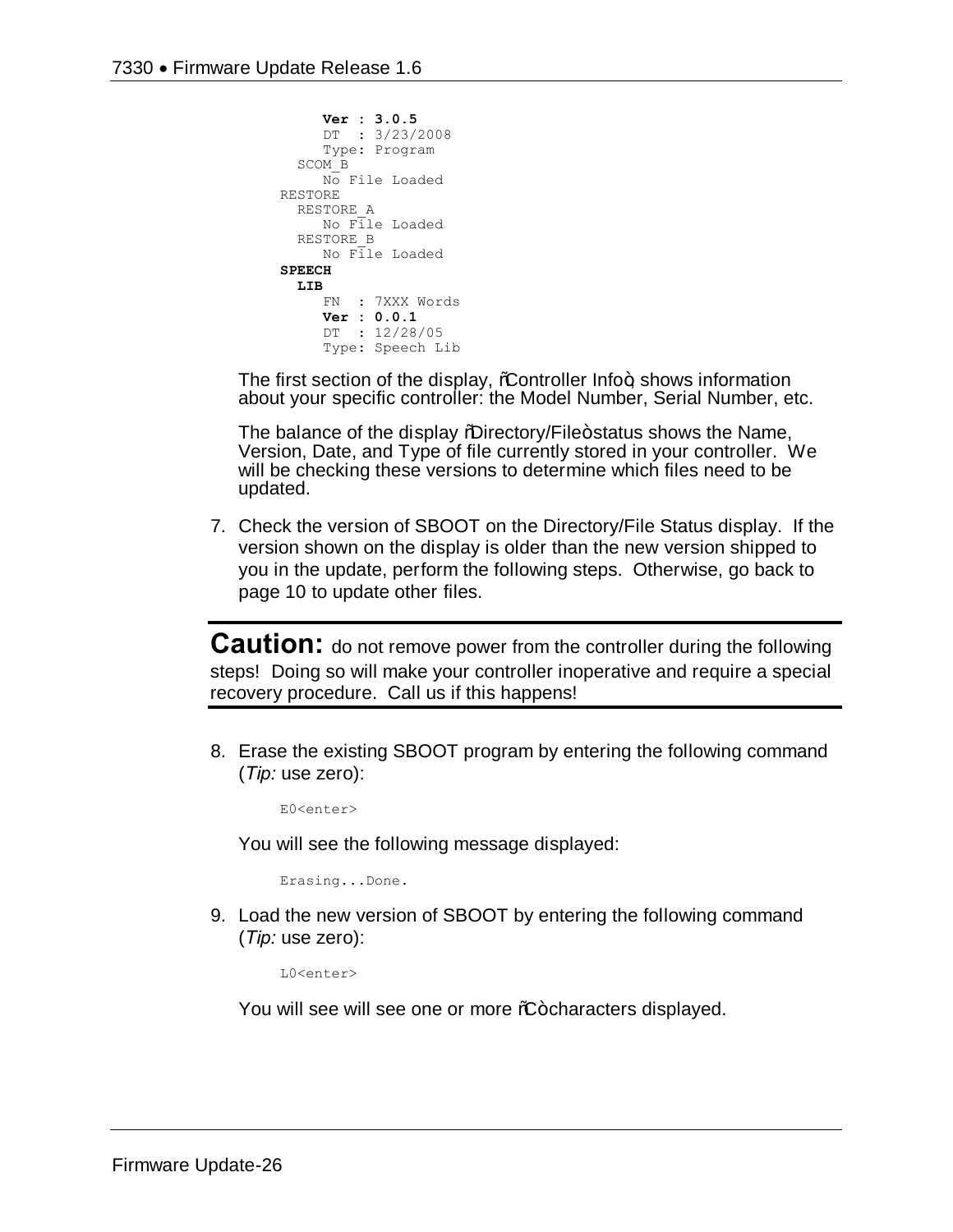- 10. In TeraTerm, send the new  $SBOOT_x.y.z.bin$  file using the X-Modem protocol. Click *File, Transfer*, *X-Modem*, then *Send...* The *TeraTerm: XMODEM Send* dialog is displayed. Select the new SBOOT  $x.y.z.bin$  file from the list of displayed files. Click on the *Open* button to send the file. A dialog is displayed showing the transfer status. When TeraTerm is done sending the file, the dialog disappears.
- 11.On the display, the following message is displayed:

**CCCCC** Done.

It is ok if a different number of %-characters are shown.

**If you see Done**, the new file has been successfully loaded into the flash. Go to step 12.

**If the** *Tera Term: Send File* **dialog closes and you still see just**:

Transfer the file to flash using XModem… CCCCC

wait for the controllers transfer timer to expire. You will then see:

Transfer the file to flash using XModem… CCCCC Load Cancelled.

Go back to step 9 and start the transfer again. It is not necessary to erase the file again if the load does not complete. Just start the transfer again. Be sure that youge clicking *File, Transfer, X-Modem, Send* to send the file. You must **not** be using the *File, Send File…* command; this one will not work.

**Note:** Once the new version of SBOOT  $x \cdot y \cdot z \cdot b$  in is successfully loaded into the flash, it is safe once again to remove the power from the controller, though not necessary at this time.

12.Display the directory and verify the version of the new file:

D<enter>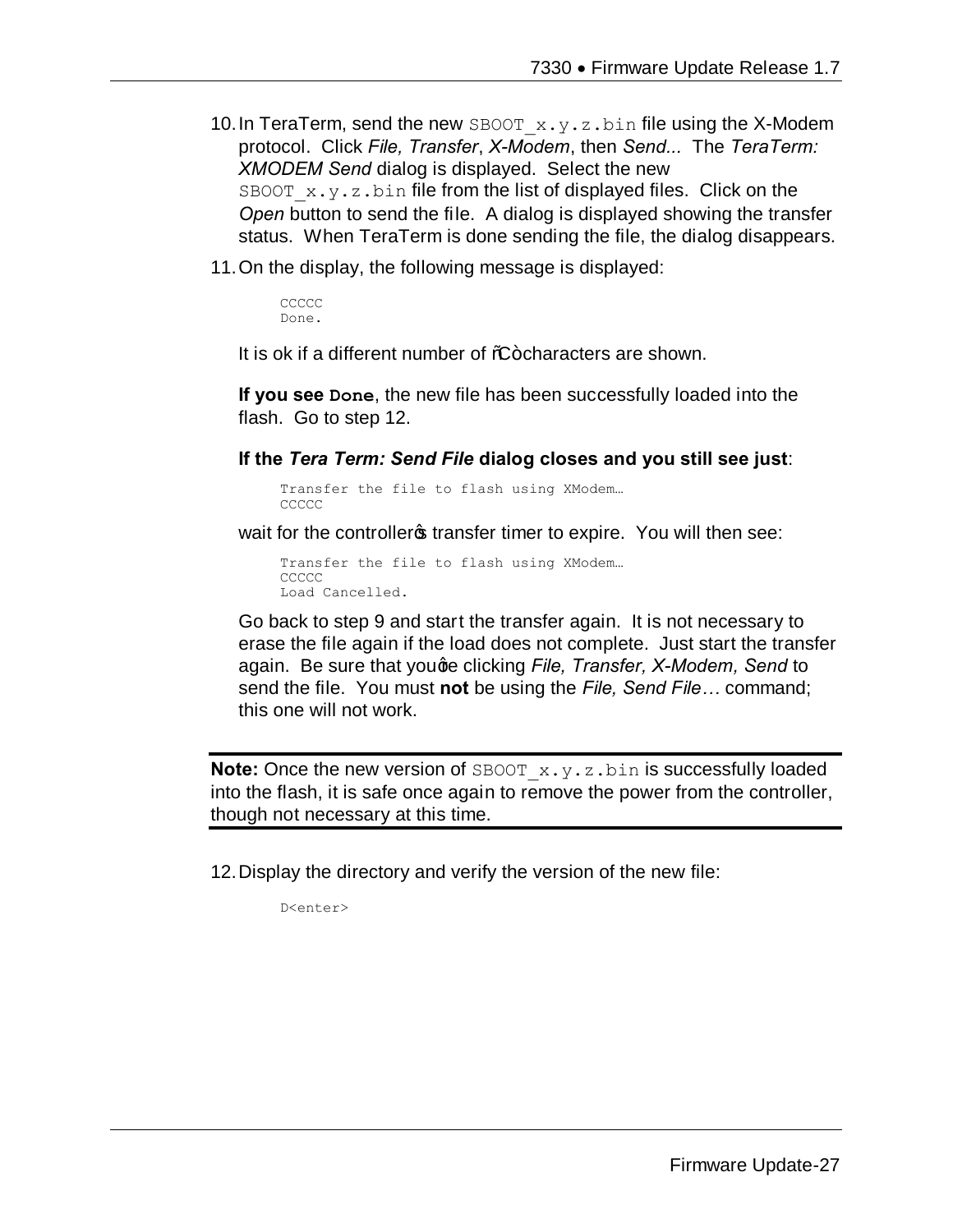13.Load and execute the new version of SBOOT from the flash by entering the following command:

B<enter>

You will see the following submenu:

Load and Execute a Program from Flash: 0 - SBOOT 1 - Diagnostics 2 - 7330 Repeater Controller 3 - 7330 Repeater Controller - Cold Start, Erase Your Programming Q - Return to Main Menu H - Redisplay these options Enter Load and Execute Option>

Select the option to load and execute SBOOT:

0<enter>

When started for the first time, the new version of SBOOT automatically prepares the controller for the new Custom Audio Library support. You will see the following message when it starts:

Custom Audio Library upgrade in progress...Done.

**Note:** The new version of SBOOT uses a new menu style for Erase, Load and Boot of files. The next section will use these new commands.

14.Continue updates of your controller on page 10. Come back to page 33 to finish up.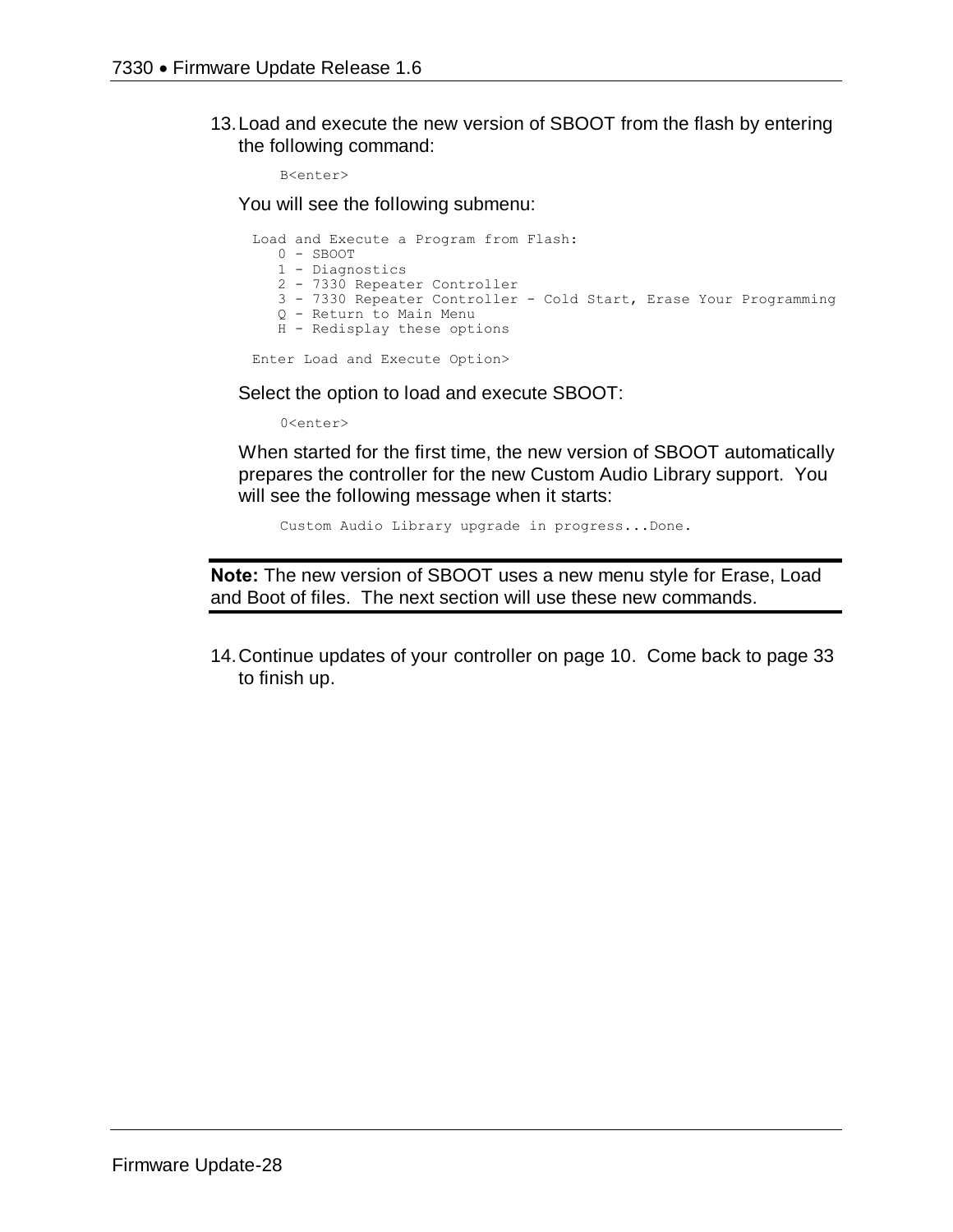# **Updating From Any Beta Release**

Perform the following steps to prepare for a firmware update from a beta release:

- 1. Unplug the power to your 7330.
- 2. Remove the cover of your 7330
- 3. Install a jumper at the AUX2 position of jumper block J33. (Hint: this is the block with the PTT inversion jumpers.) You can borrow a jumper from one of the other jumper blocks while performing the firmware update.

**Note:** When you have finished all the file updates, you must remove the AUX2 jumper for the 7330 to operate as a repeater controller once again. See the *Finishing Up* section, below.

- 4. Install the RS-232 cable between your computer \$RS-232 port and the serial port on the rear panel of the 7330 marked RS232-2.
- 5. Run the terminal program. (Note: Examples will use TeraTerm.)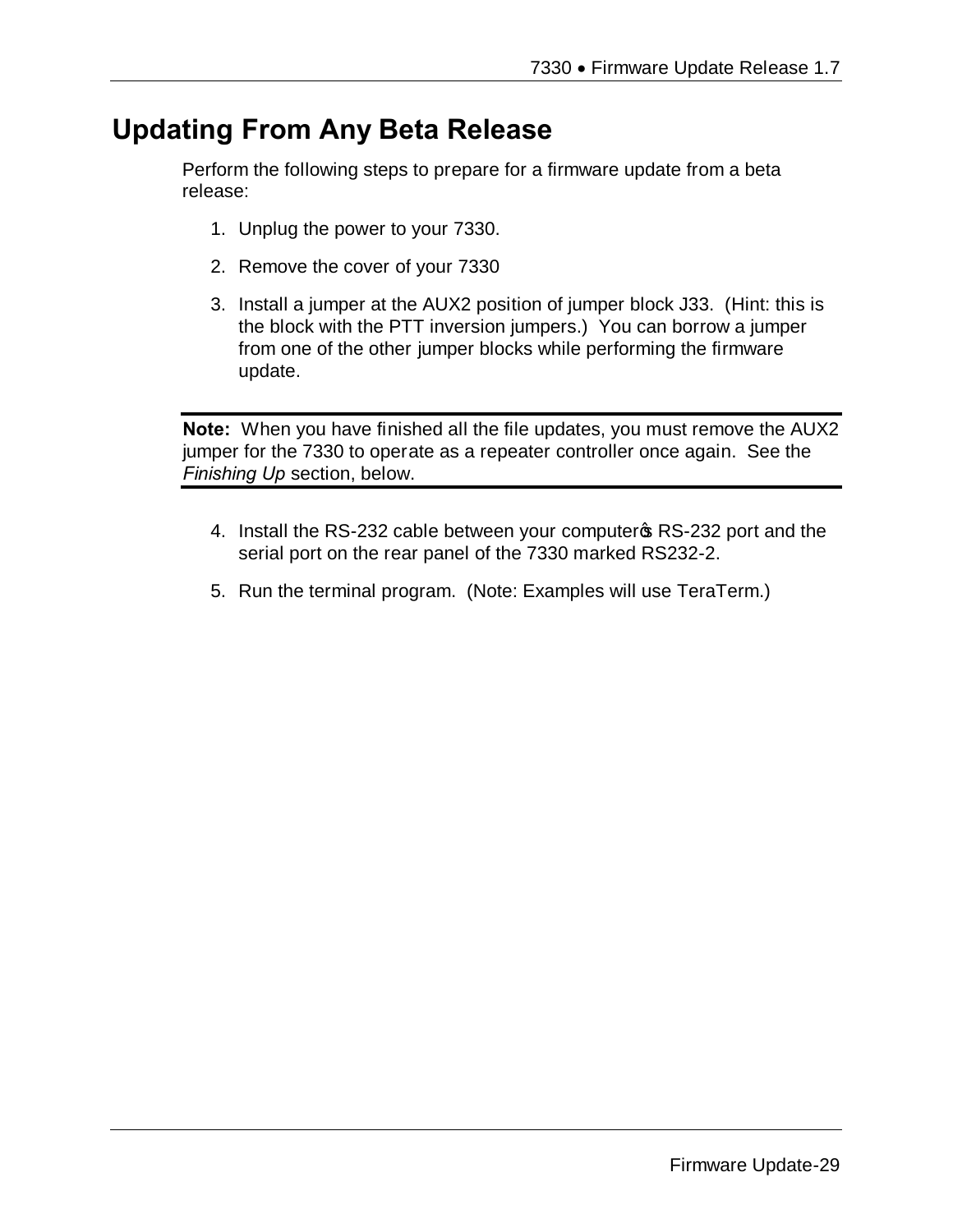6. Plug in the power to your 7330. The LEDs on the front panel of your controller will scan left-to-right as an indication that your repeater is off-the-air. Also, the flashing LEDs indicate that the jumper is properly installed. Your screen will show the following display:

```
SBOOT S7330 V0.3.1
7330 Controller Storage Management
T - Show Time
Tmmddyyhhmmssw - Set Time (w=0=Sunday)
S - Save Repeater Configuration
 R - Restore Repeater Configuration
 C - Cold Init of Repeater Configuration
I - Format Flash
Ef - Erase Files or Flash
 Lf - Load File from PC to Flash
 Uf - Upload File from Flash to PC
D - Flash Directory
Bf - Boot from Flash
H - Help
f, 0=Boot, 1=Diag, 2=Mfg, 3=CtrlA, 4=CtrlB, 5=Speech
Time: 071807-064614-3
Battery OK.
512KB SRAM
Flash already formatted.
Flash Sectors: 0x80
SBOOT>
```
**Note**: The following commands are available in SBOOT version 0.3.1:

- $H$  <enter>. enter at any time to display the help menu.
- T<enter>. display the current time in the controller.
- Tmmddyyhhmmssw<enter>. set the time in the controller.
- $D \leq n \leq r$  -- display a list of the versions of the files currently stored in the controller.
- Ef<enter> -- erase a file.

Replace the % with the location of the file to erase:

```
0 = \text{Boot}, 1 = \text{Diag}, 3 = \text{SCOM} A/CtrlA, 5 = \text{Speech}
```
Other options are not currently supported.

Lf<enter> -- Load a file from your computer to the controller. Replace the  $%+$  with the location to store the file:

 $0 = \text{foot}, 1 = \text{Diag}, 3 = \text{SCOM A/CtrlA}, 5 = \text{Speedch}$ 

Other options are not currently supported.

Some options on the menu may not be supported.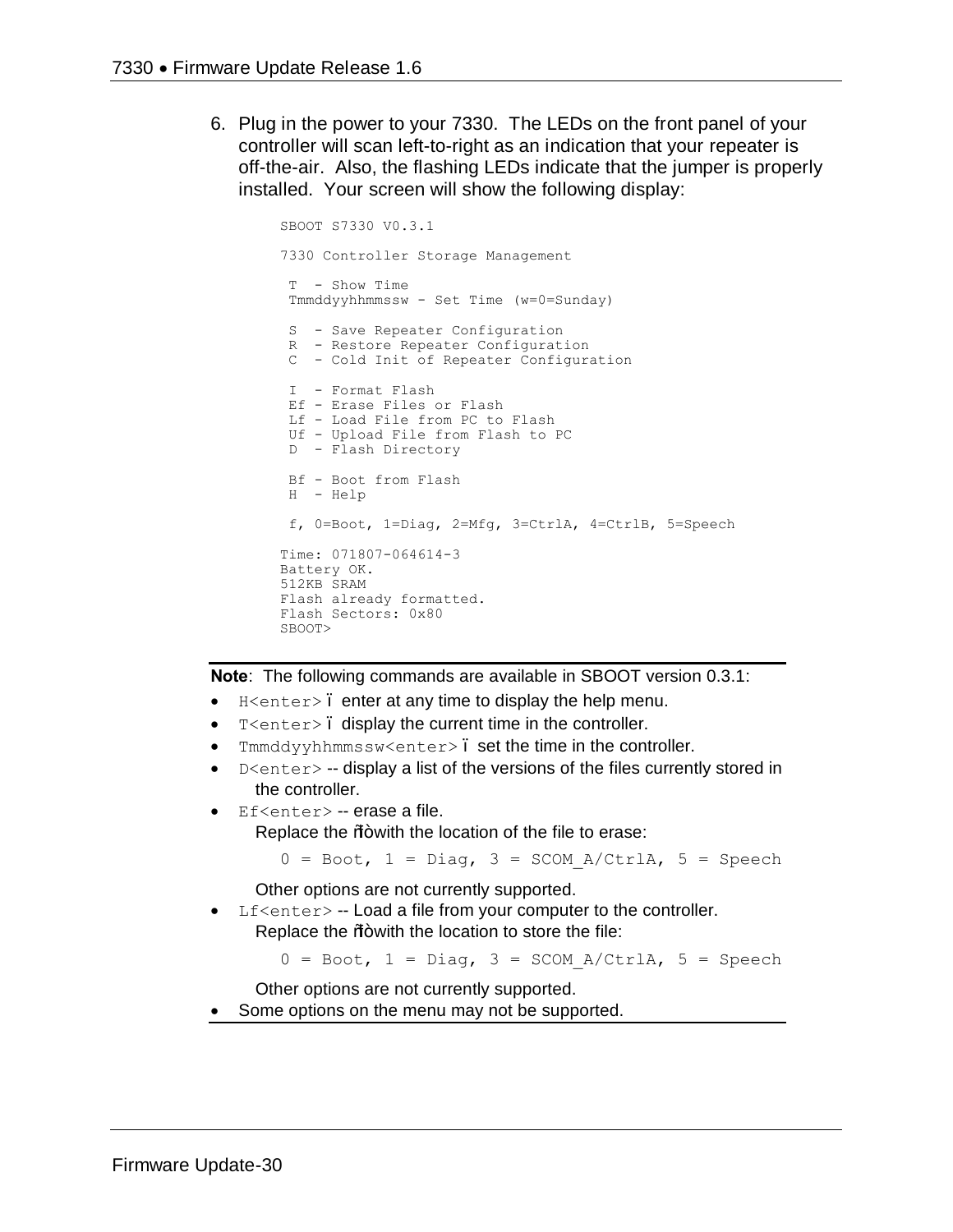7. Verify the Time as shown. The format of the time display is :

mmddyy-hhmmss-w

is 2-digit month (01-12), 2-digit day-of-month (01-31), 2-digit year (00- 99), 2-digit hour (00-23, 24 hour format), 2-digit minute (00-59), 2-digit second (00-59), and 1-digit day-of-week (0-6, Sunday is 0, Monday is 1, Tuesday is 2, etc.)

8. If required, enter a new time with the following command:

tmmddyyhhmmssw<enter>

9. Type  $\frac{1}{2}$  =  $\frac{1}{2}$ . The following list of files will be shown:

```
Controller Info
Model Number : 7330
 Serial Number : Proto2
Manufactured DT: 070307-110844-2
 Formatted DT : 070307-110815-2
 Customer Name : Dave's Beta
Directory/File Status
PROGRAMS
   SBOOT
      FN : 7330_SBoot
      Ver : 0.3.1
     DT : 7/3/2007
      Type: Program
   MFG
      No File Loaded
   DIAG
      FN : 7330_Diag
      Ver : 0.5.1
      DT : 7/14/2007
      Type: Program
   SCOM_A
      FN : 7330
      Ver : 3.0.1
      DT : 7/15/2007
      Type: Program
   SCOM_B
     No File Loaded
RESTORE
   RESTORE_A
      No File Loaded
   RESTORE_B
     No File Loaded
SPEECH
   LIB
      FN : 7XXX Words
      Ver : 0.0.1
      DT : 12/28/05
      Type: Speech Lib
```
The first section of the display, *C*ontroller Info+, shows information about your specific controller: the *Model Number*, *Serial Number*, etc.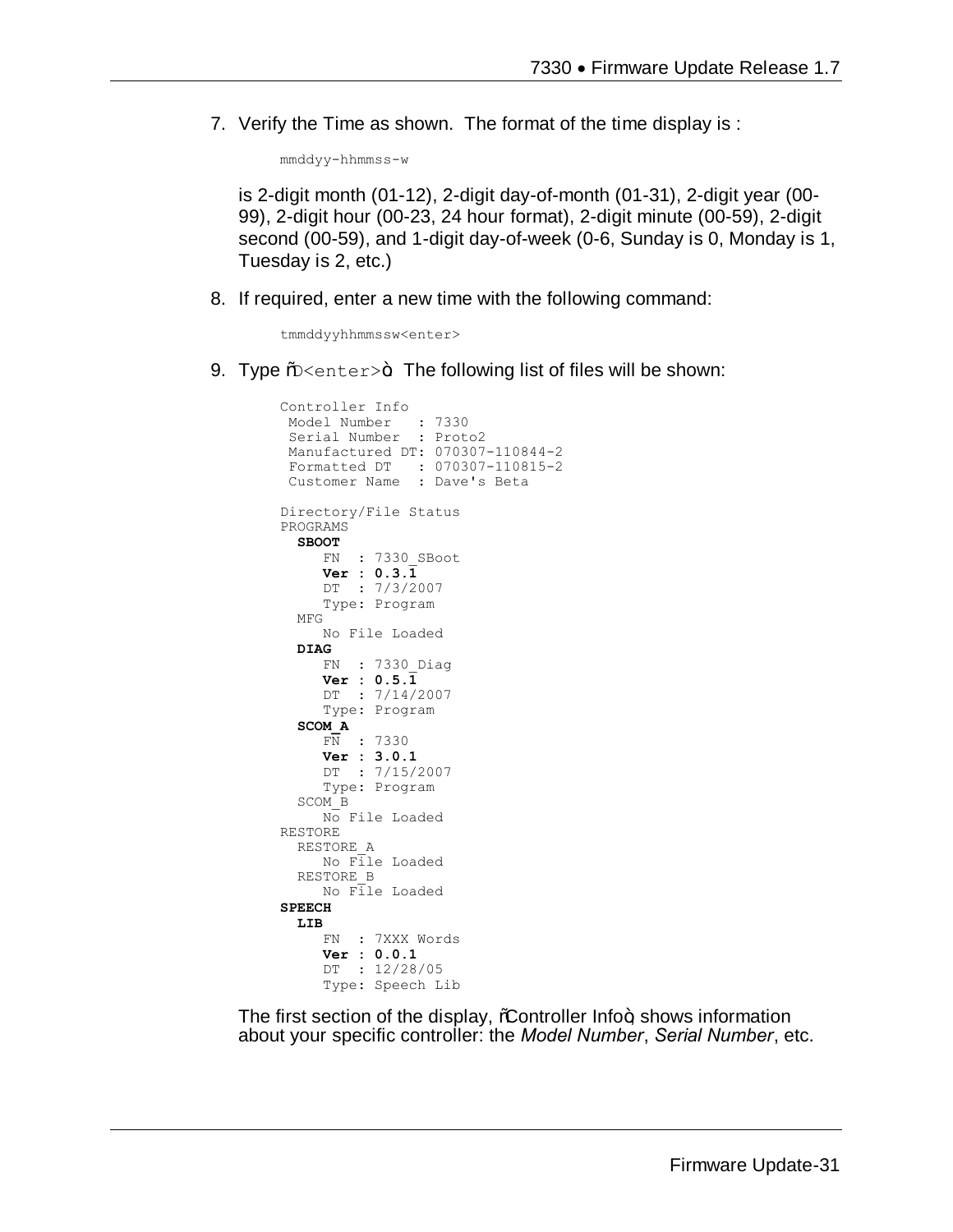The balance of the display *"*Directory/File+status shows the *Name*, *Version*, *Date*, and *Type* of file currently stored in your controller. We will be checking these versions to determine which files need to be updated.

10.Check the version of SBOOT on the Directory/File Status display. If the version shown on the display is older than the new version shipped to you in the update, perform the following steps. Otherwise, skip to update other files on page 10.

**Caution:** do not remove power from the controller during the following steps! Doing so will make your controller inoperative and require a special recovery procedure. Call us if this happens!

11.Erase the existing SBOOT program by entering the following command (*Tip:* use zero):

E0<enter>

You will see the following message displayed:

Erasing...Done.

12.Load the new version of SBOOT by entering the following command (*Tip:* use zero):

L0<enter>

You will see will see one or more %+ characters displayed. The controller will wait 60 seconds for you to select a file and begin the transfer. At the end of 60 seconds, the controller will display Load Cancelled and the prompt. You can then begin another transfer.

- 13. In TeraTerm, send the new SBOOT  $x,y,z,b$ in file using the X-Modem protocol. Click *File, Transfer*, *X-Modem*, then *Send...* The *TeraTerm: XMODEM Send* dialog is displayed. Select the new SBOOT  $x.y.z.bin$  file from the list of displayed files. Click on the *Open* button to send the file. A dialog is displayed showing the transfer status. When TeraTerm is done sending the file, the dialog disappears.
- 14.On the display, the following message is displayed:

CCCCCDone.

It is ok if a different number of %+ characters are shown.

**If you see Done**, the new file has been successfully loaded into the flash. Go to step 5.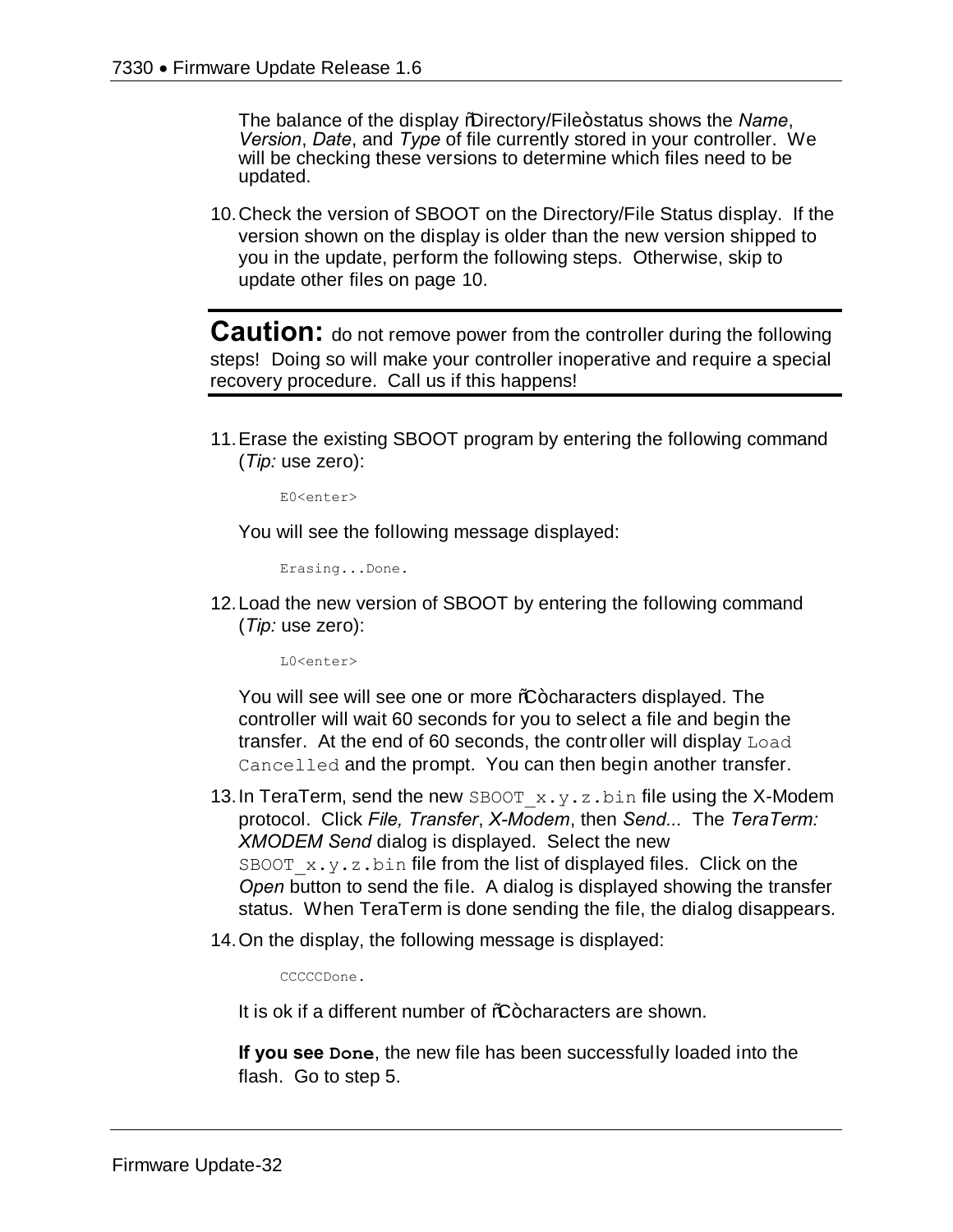**If the** *Tera Term: Send File* **dialog closes and you still see just**:

Transfer the file to flash using XModem… CCCCC

wait for the controllers transfer timer to expire. You will then see:

Transfer the file to flash using XModem… **CCCCC** Load Cancelled.

Go back to step 2 and start the transfer again. It is not necessary to erase the file again if the load does not complete. Just start the transfer again. Be sure that youge clicking *File, Transfer, X-Modem, Send* to send the file. You must **not** be using the *File, Send File…* command; this one will not work.

**Note:** Once the new version of SBOOT x.y.z.bin is successfully loaded into the flash, it is safe once again to remove the power from the controller, though not necessary at this time.

15.Display the directory and verify the version of the new file:

D<enter>

16.Press the RESET button on the controller so that you will be using the new version of SBOOT.

**Note:** The new version of SBOOT uses a new menu style for Erase, Load and Boot of files. The next section will use these new commands.

17.Continue updates of your controller on page 10. Come back to page 33 to finish up.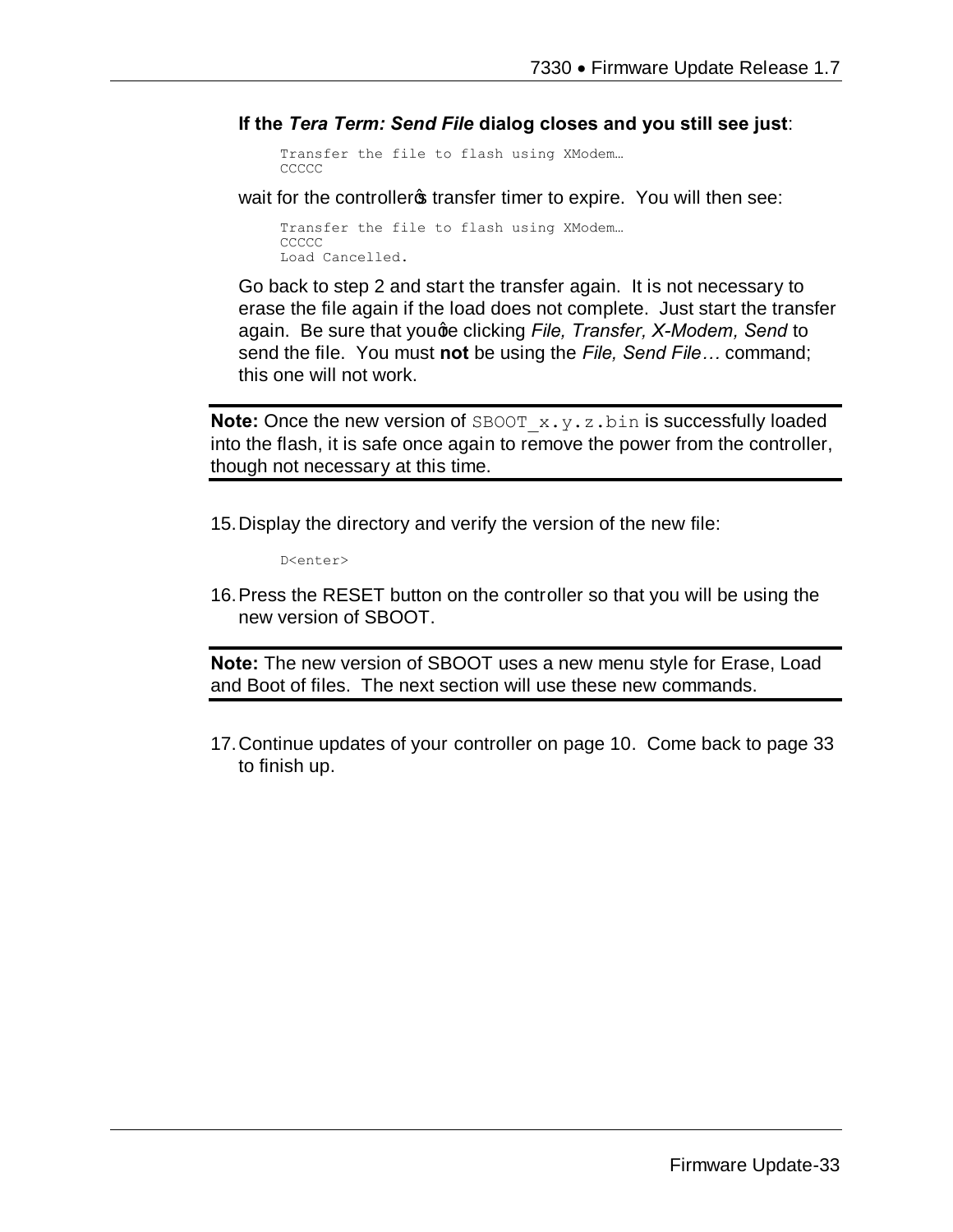# **Finishing Up When Updating From a Beta Release or Release V1.0**

Your files have been updated. Only a few more steps are required to finish up:

- 1. Unplug the power to your 7330.
- 2. Unplug the RS-232 cable.
- 3. Remove the jumper you installed at the AUX2 position of jumper block J33.
- 4. Install the cover of the controller.

**Note:** It is important to *Cold-Start* your controller at this time! Changes were made that are incompatible with the previous configuration.

- 5. Hold the INIT button and plug the power into your 7330. It will start by playing the speech message "SCOM 7330 Version *version number*" to Port 1 and send text to the console port. The front panel will light the PTT LED for Port 1 while the speech message is played. If the front panel LEDs are lighting left-to-right as before, or the SBOOT menu has been displayed to the console port, the AUX2 jumper hasnot been removed.
- 6. Send the programming commands to your controller to changes your messages, macros, timers, etc., since the *Cold-Start* erased them.
- 7. The update is complete!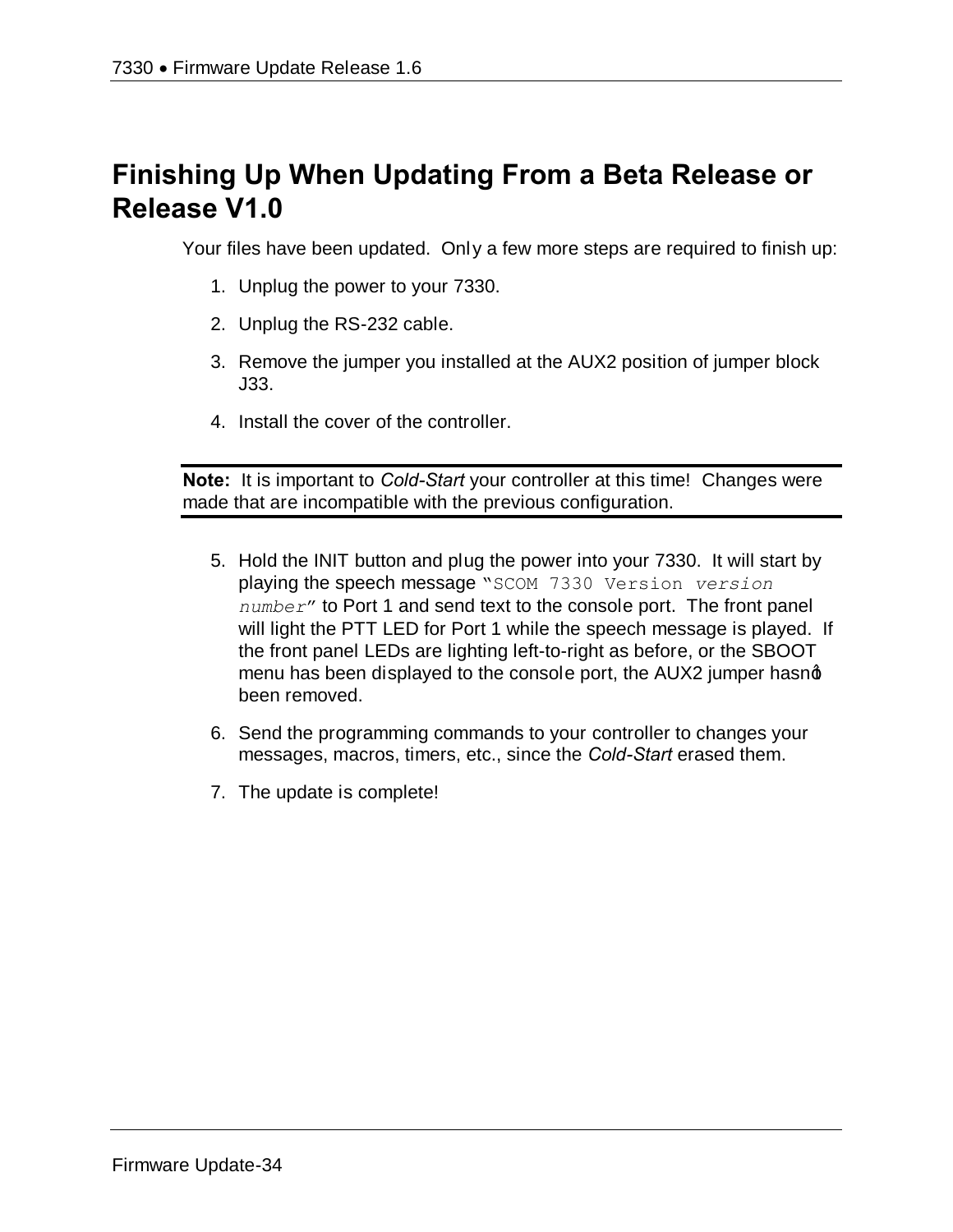## **Controller Recovery Procedure**

If you have a problem while loading the firmware and this problem causes the controller to be inoperative, the following procedure can be used to again gain access to the SBOOT menu via the serial port to update any missing or corrupted files.

This procedure will use the latest version of the SBOOT firmware included with the release package. The recovery file is in a different format (the name of the file ends in  $.519$ ) that is compatible with the controllers hidden boot rom loader, firmware that you never see when everything operates perfectly.

Follow this procedure:

- 1. Set the baud rate of your terminal emulator to 57,600.
- 2. Unplug the power to the controller, remove the cover, install jumpers at AUX1 and AUX2 (see the board layout in the User Manual on page B-18 for the location of the jumpers), then apply power to the controller.
- 3. Press reset. You will see the BootROM Loader message:

```
S-COM 7330 V1.2.0
\geq
```
4. Type L then press enter. The screen looks like this:

```
S-COM 7330 V1.2.0
>1.
```
5. In your terminal program, select the option to send a **text file**. This is **not** an X-Modem transfer. Use the same option you use to send a file of programming commands to the controller. (In TeraTerm, select File then Send Fileo.) Use the recovery version of SBOOT listed in the table on page 1 of this document. The name looks like this:

SBOOT\_1.4.1.S19

You will see lots of dots on the screen followed by a prompt, like this:

S-COM 7330 V1.2.0  $>$ L $-$ ...........................................  $\overline{\phantom{a}}$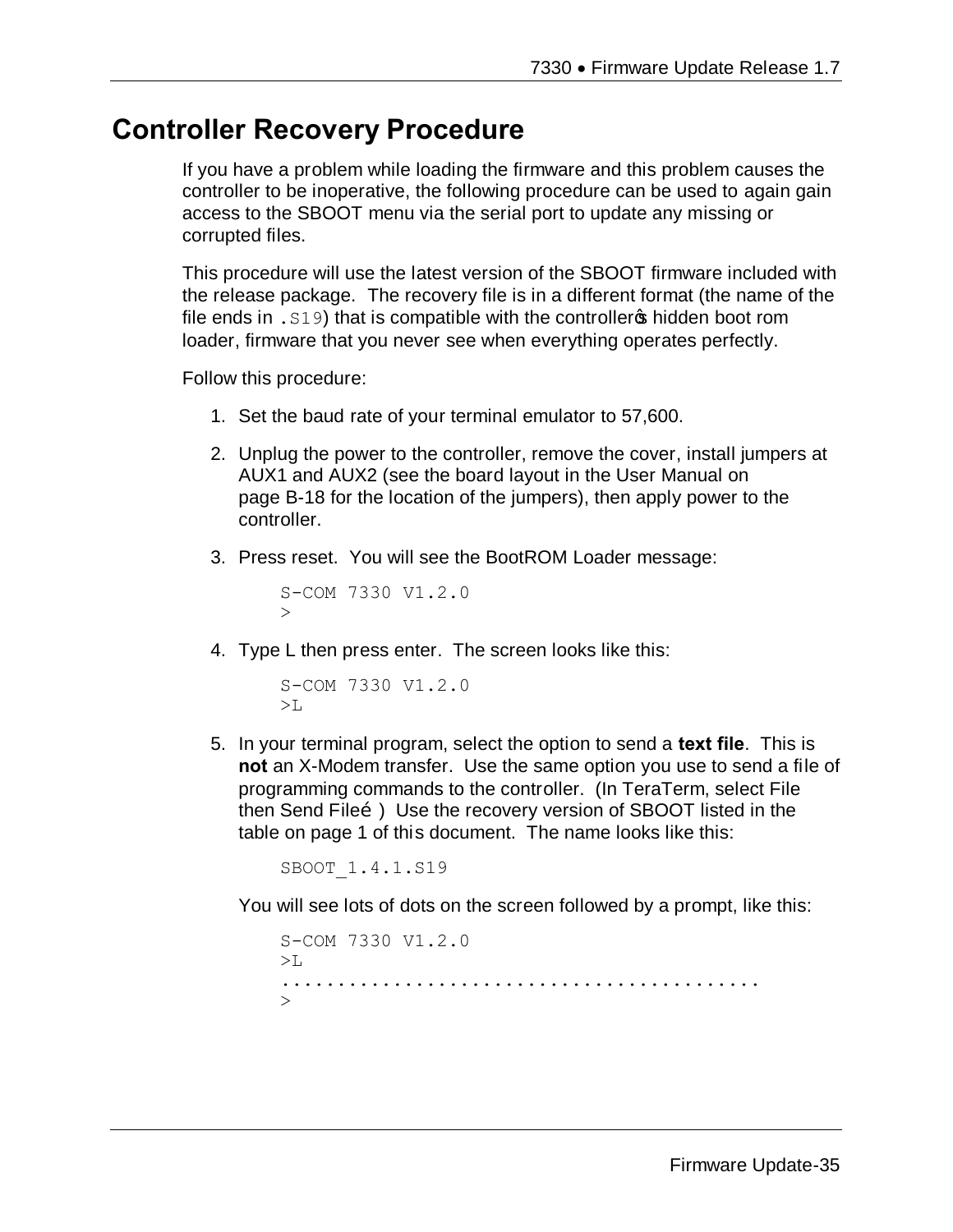#### 6. Type e8000 then press enter:

>e8000

On your console you will see the familiar SBOOT menu:

```
SCOM 7330 SBOOT V1.4.0
7330 Controller Storage Management
 T - Show Time 
 Tmmddyyhhmmssw - Set Time (w=0=Sunday)
 S - Save Repeater Configuration
 R - Restore Repeater Configuration
 E - Erase Files
 L - Load File from a PC to Flash
 U - Upload File from Flash to a PC
 D - Flash Directory
 P - Set Baudrate of Console Port
N - Set Baudrate of Auxiliary Port
W - Set Console Port Number
 B - Boot from Flash
X - Reboot SBOOT from Flash
H - Help
Time: 091708-091211-3
Battery OK.
SBOOT>
```
- 7. **You aren't done yet!** You have loaded a temporary copy of SBOOT that will let you correct the problem with the files loaded in the flash memory. You must complete all of the following steps to recover your controller.
- 8. Type D then press enter to display the directory of files loaded in the flash memory of the controller. Compare the list of files currently in the flash memory to the list of expected files and versions.
- 9. Proceed following the Firmware Update Instructions starting on page 6 of this document to erase then load the SBOOT firmware into the flash memory.
- 10.Remove power from the controller, remove and store the AUX1 but leave AUX2 in place. Apply power to the controller. You will again see the SBOOT menu.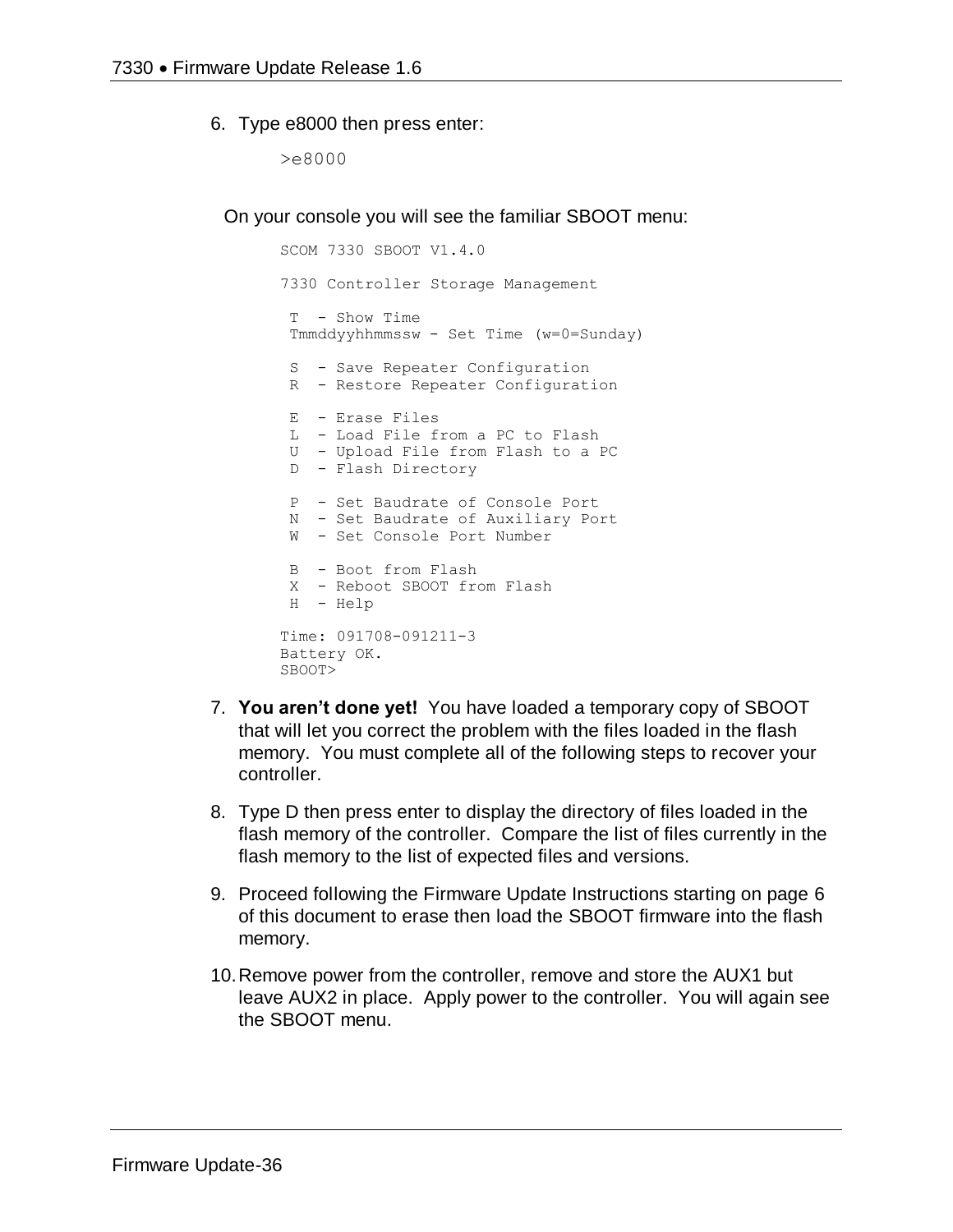- 11.Now install the other files. Check the versions of DIAG, 7330 (in location SCOM\_A) and the Speech Library. Update those as well, if required or if you suspect they are corrupted.
- 12.Now boot the 7330 firmware. Type B then press enter. Select option 3 if you need to erase your previous configuration (this is the normal step for a firmware upgrade). Otherwise, select option 2. The 7330 app should begin to run and display text like this on the console:

```
S-COM 7330 Repeater V3.4.1
Internal Battery: OK
Started at 07/15/14 19:06:40
7330>
```
It will also say Cold Reset if you selected boot option 3.

- 13.Remove power from the controller, remove and store AUX2, then apply power to the controller. The controller should now operate properly.
- 14.Recovery of the controller is complete.